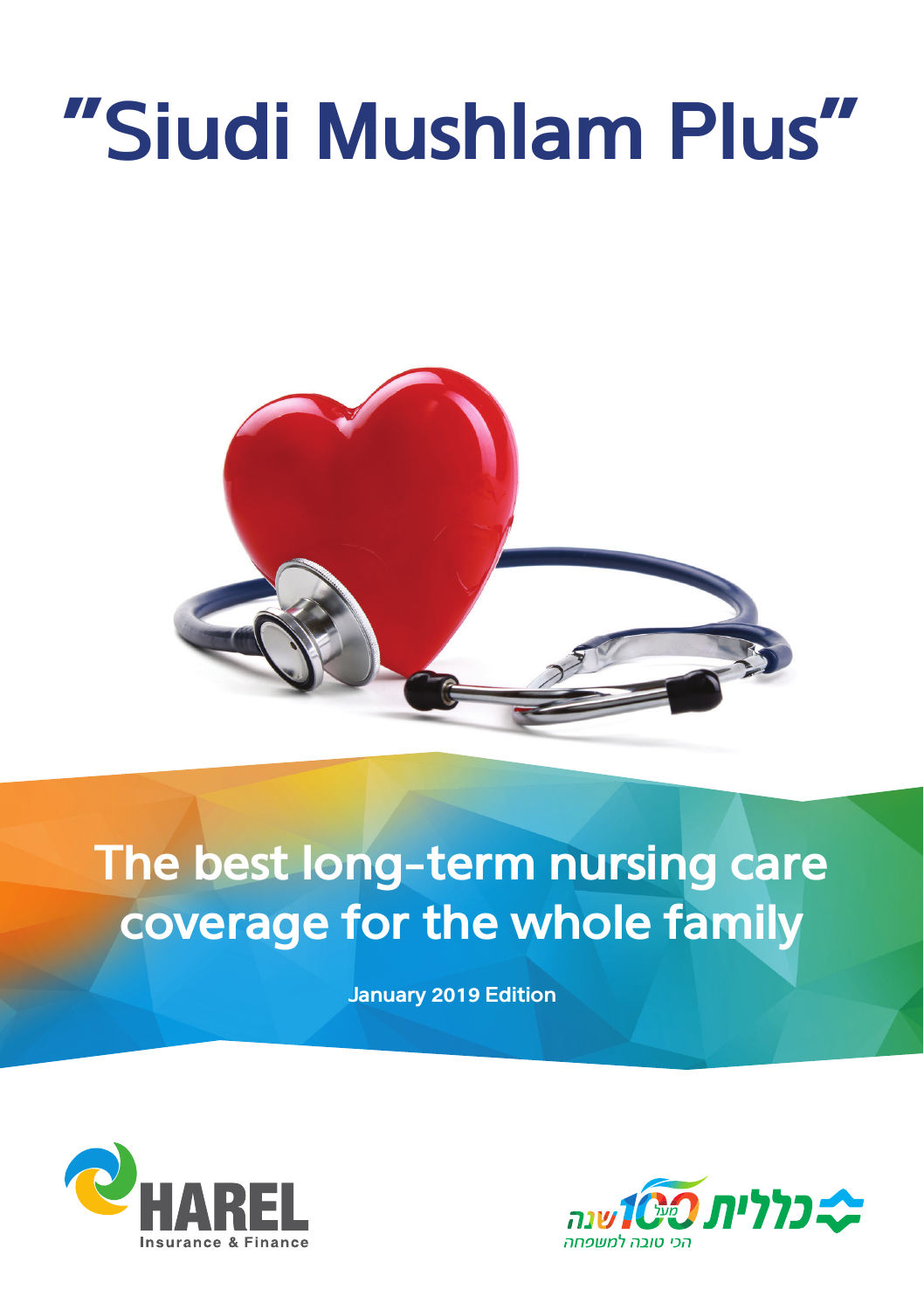## **Due Disclosure**

| Website address<br>www.harel-group co.il | 3 Abba<br><b>Hillel</b><br>Street,<br>POB 1951,<br>Ramat-<br>Gan<br>5211802 | Email address:<br>polisotbs@harel-ins.co.il | Telephone<br>for inquiries:<br>*2700 Or<br>03-6145555<br>$Fax -$<br>03-7348597 |
|------------------------------------------|-----------------------------------------------------------------------------|---------------------------------------------|--------------------------------------------------------------------------------|
|------------------------------------------|-----------------------------------------------------------------------------|---------------------------------------------|--------------------------------------------------------------------------------|

### **Summary of the terms of insurance – ״Siudi Mushlam Plus"**

## **Edition 01/2019**

| Summary of the policy details                                                                                                          |                                                                                                                                                                                                                                                                                                                                                                                                                                                                               |  |  |
|----------------------------------------------------------------------------------------------------------------------------------------|-------------------------------------------------------------------------------------------------------------------------------------------------------------------------------------------------------------------------------------------------------------------------------------------------------------------------------------------------------------------------------------------------------------------------------------------------------------------------------|--|--|
| Insurance name                                                                                                                         | "Siudi Mushlam Plus" - long-term care insurance                                                                                                                                                                                                                                                                                                                                                                                                                               |  |  |
| Insurance type                                                                                                                         | Long-term care                                                                                                                                                                                                                                                                                                                                                                                                                                                                |  |  |
| Insurance period                                                                                                                       | Commencing on 1.1.2019 and until 31.12.2023                                                                                                                                                                                                                                                                                                                                                                                                                                   |  |  |
| Insurance description                                                                                                                  | If the Insured requires long-term care, the Insured<br>will be entitled to monthly insurance benefits as<br>specified in the insurance details sheet. A long-<br>term care situation in this policy is defined as<br>the Insured's inability to independently perform<br>a majority of at at least 3 of the following<br>actions: getting up and lying down, dressing<br>and undressing, bathing, eating and drinking,<br>continence, mobility or is suffering from dementia. |  |  |
| The policy does not<br>cover the Insured<br>under the following<br>circumstances<br>(exceptions in the<br>$polic(y)^{1}$               | In the circumstances specified in Section 9 of the<br>policy. You can contact the Company to obtain<br>detailed information about this matter.                                                                                                                                                                                                                                                                                                                                |  |  |
| After what period<br>of time from the<br>occurrence of the<br>insurance event I<br>will be eligible to<br>benefits (waiting<br>period) | As specified in Section 70f the policy - 60 days                                                                                                                                                                                                                                                                                                                                                                                                                              |  |  |
| The number of<br>months insurance<br>benefits will be paid                                                                             | Up to 60 months.                                                                                                                                                                                                                                                                                                                                                                                                                                                              |  |  |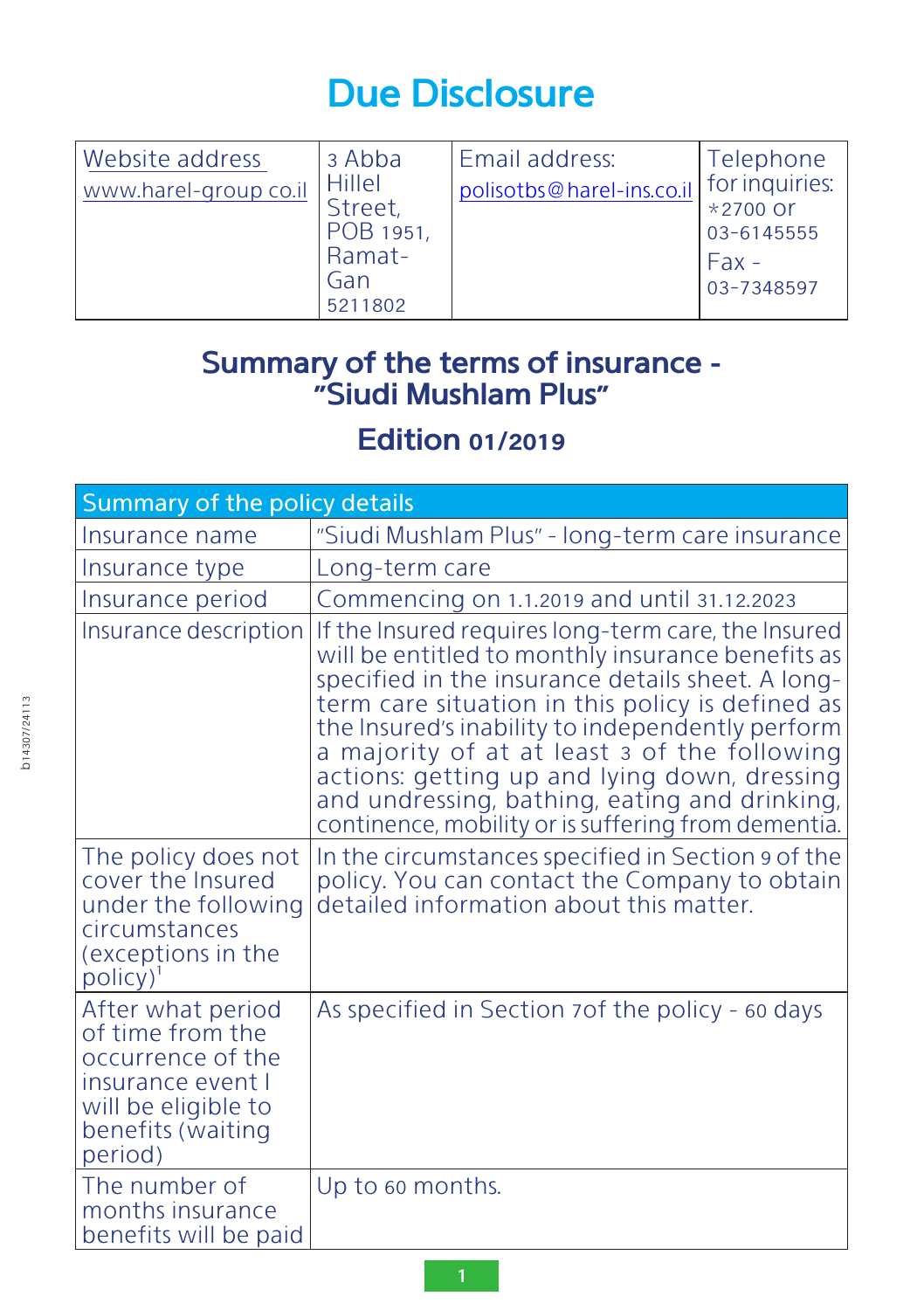| Summary of the policy details                                                      |                                                                                                                                                                                                                                                                                                                                                                                                                                        |                      |                     |                     |
|------------------------------------------------------------------------------------|----------------------------------------------------------------------------------------------------------------------------------------------------------------------------------------------------------------------------------------------------------------------------------------------------------------------------------------------------------------------------------------------------------------------------------------|----------------------|---------------------|---------------------|
| The insurance<br>amount that I<br>will receive at<br>home and in an<br>institution | The amount of monthly insurance benefit to which<br>the Insured is eligible will be calculated based on<br>the Insured's age on the date of first enrollment<br>in long-term insurance for HMO members, based<br>on the the location of the Insured's stay during<br>the period for which the Insured is being paid the<br>monthly insurance benefit, as specified below:                                                              |                      |                     |                     |
|                                                                                    | Age at first enrollment<br>Place of the Insured's<br>residence                                                                                                                                                                                                                                                                                                                                                                         |                      |                     |                     |
|                                                                                    |                                                                                                                                                                                                                                                                                                                                                                                                                                        | $Up$ to 49           | 50 to 59            | 60 and<br>above     |
|                                                                                    | Monthly insurance<br>benefit for Insured<br>staying at home<br>(compensation)                                                                                                                                                                                                                                                                                                                                                          | <b>NIS 5,500</b>     | <b>NIS</b><br>4,500 | <b>NIS</b><br>3,500 |
|                                                                                    | *Monthly insurance<br>benefit for<br>Insured residing<br>in an institution<br>(indemnity)                                                                                                                                                                                                                                                                                                                                              | <b>NIS</b><br>10,000 | <b>NIS</b><br>6,500 | <b>NIS</b><br>4,500 |
|                                                                                    | *For an Insured staying in an institution - the<br>amount of the monthly insurance benefit to be<br>paid to an Insured staying in an Institution on<br>the date of eligibility for the monthly insurance<br>benefit will not exceed 80% of the amount actually<br>paid by the Insured to the Institution.<br>Amounts of the monthly benefits are linked to<br>the Index, with the base index being the one<br>published on 15.06.2016. |                      |                     |                     |

1 Waiting period – the period that begins upon occurrence of the insurance event during which the Insured is not eligible for compensation or indemnity of any kind but only after it has ended.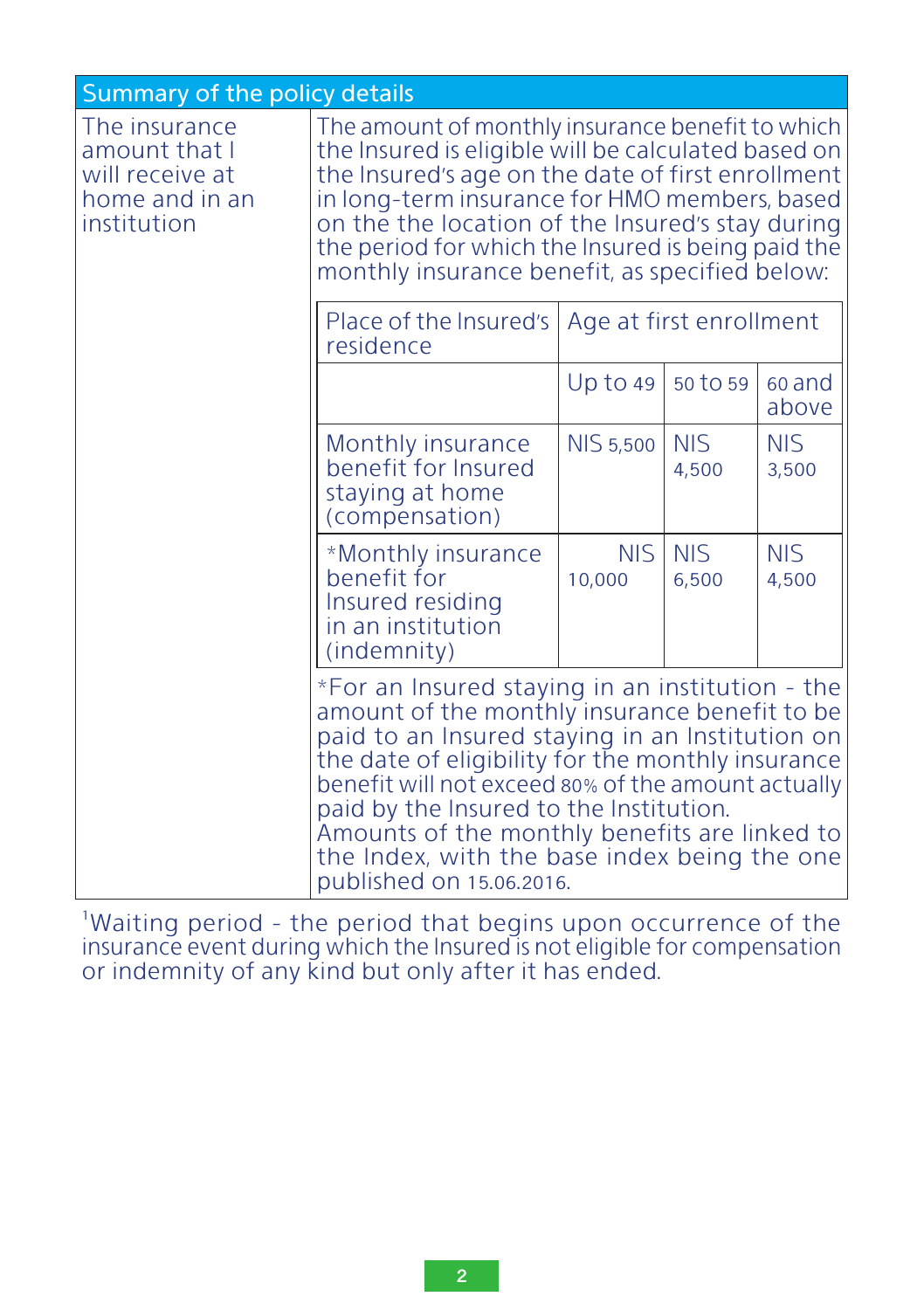| Summary of the description of coverages in the policy                                  |                                                                                                                                                                                                                                                                                                                                                                                                                                                    |                                                                                                                                                                                                                                             |  |  |
|----------------------------------------------------------------------------------------|----------------------------------------------------------------------------------------------------------------------------------------------------------------------------------------------------------------------------------------------------------------------------------------------------------------------------------------------------------------------------------------------------------------------------------------------------|---------------------------------------------------------------------------------------------------------------------------------------------------------------------------------------------------------------------------------------------|--|--|
| Name of the<br>coverage                                                                | Description of the coverage                                                                                                                                                                                                                                                                                                                                                                                                                        | Maximum coverage<br>granted to the claim-<br>ant (coverage limit)                                                                                                                                                                           |  |  |
| Long-term<br>care status -<br>Insured stay-<br>ing at home<br>(compensa-<br>tion)      | As stipulated in Sections 3<br>and 4 of the policy:<br>Monthly benefit for an<br>Insured staying at home<br>who requires long-term care<br>at the end of the waiting<br>period, and as long as the<br>Insured is in an eligible<br>situation, based on the age<br>at first enrollment, and for<br>the benefit period of up to<br>60 months, and waiver of<br>payment of the premium<br>for this policy during the<br>eligibility period.           |                                                                                                                                                                                                                                             |  |  |
| Long-term<br>care status -<br>Insured stay-<br>ing in an<br>institution<br>(indemnity) | As stipulated in Sections 3<br>and 4 of the policy:<br>Monthly benefit for an<br>Insured staying in an<br>institution who requires<br>long-term care at the end<br>of the waiting period, and as<br>long as the Insured is in an<br>eligible situation, based on<br>the age at first enrollment,<br>and for the benefit period<br>of up to 60 months, and<br>waiver of payment of the<br>premium for this policy<br>during the eligibility period. | Up to 80% of the<br>monthly amount that<br>the Insured actually<br>paid to the Institution<br>and up to the limit<br>set forth in the policy<br>(based on the age<br>at first enrollment)<br>linked to the Index<br>published on 15.6.2016. |  |  |

Complete and binding terms are the terms specified in the policy

#### Comments:

- 1. For your information, the Company website displays the rules, examinations and functional assessment form. www.harel-group.co.il/t/CG2JZR
- 2. For an Insured staying in an institution (indemnity) the insurance company will pay the actual expenses up to the limit set forth in the policy. Note, if you have the same coverage in a different policy, you will not be eligible for double reimbursement for the amount of actual expenses and subject to the terms of the policy.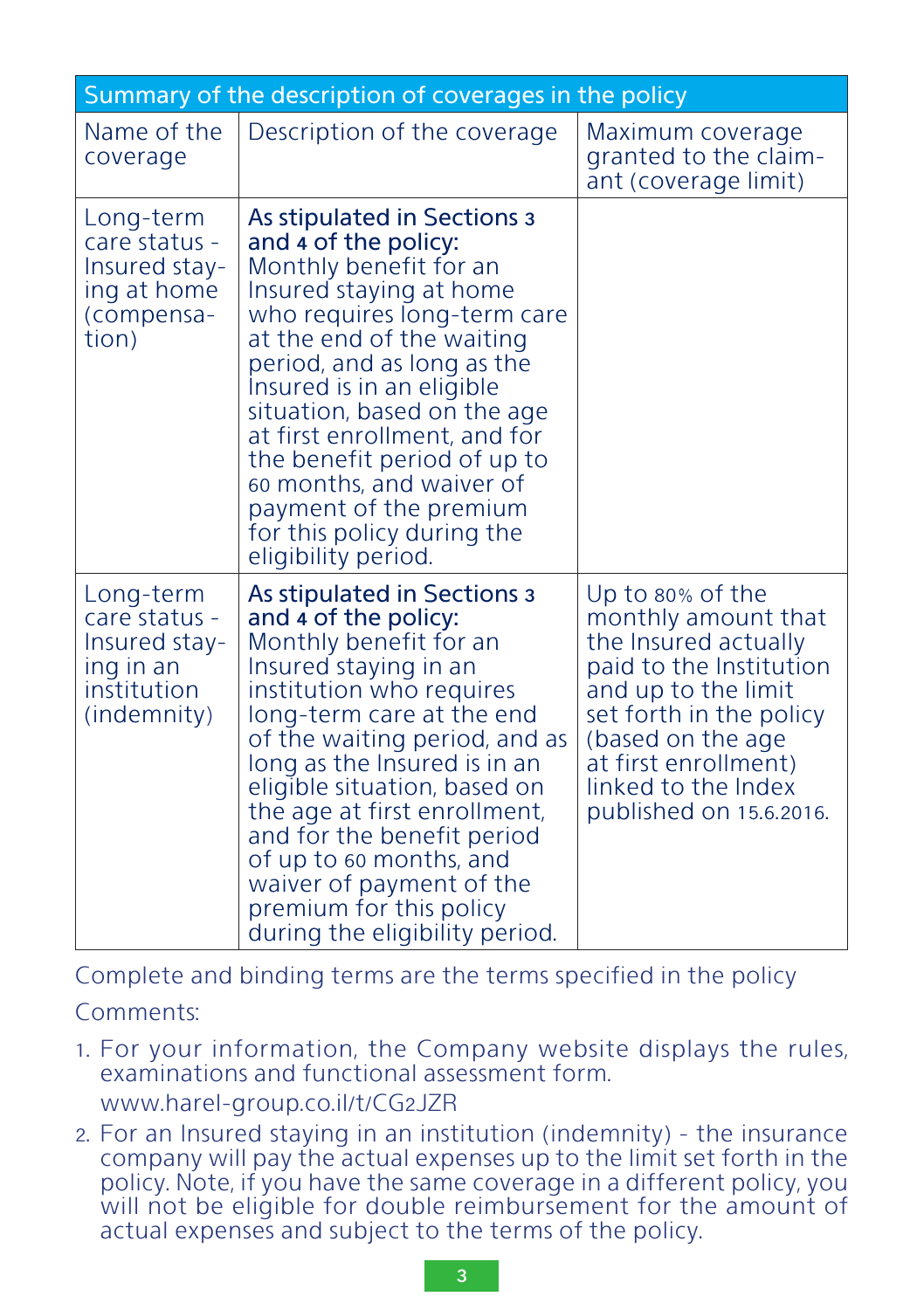## **״Siudi Mushlam Plus" premiums**

| Age       | Monthly<br>premium<br>In NIS<br>commencing<br>on date<br>1.1.2019 | Monthly<br>premium<br>In NIS<br>commencing<br>on date<br>1.9.2019 | Monthly<br>premium<br>In NIS<br>commencing<br>on date<br>1.9.2020 | Monthly<br>premium<br>In NIS<br>commencing<br>on date<br>1.9.2021 | Monthly<br>premium<br>In NIS<br>commencing<br>on date<br>1.9.2022 |
|-----------|-------------------------------------------------------------------|-------------------------------------------------------------------|-------------------------------------------------------------------|-------------------------------------------------------------------|-------------------------------------------------------------------|
| $0 - 18$  | 0.00                                                              | 0.00                                                              | 0.00                                                              | 0.00                                                              | 0.00                                                              |
| $19 - 25$ | 10.28                                                             | 10.28                                                             | 10.28                                                             | 10.79                                                             | 11.29                                                             |
| $26 - 30$ | 10.48                                                             | 10.79                                                             | 10.99                                                             | 11.79                                                             | 12.60                                                             |
| $31 - 35$ | 27.22                                                             | 27.72                                                             | 28.33                                                             | 28.83                                                             | 29.43                                                             |
| $36 - 40$ | 38.20                                                             | 39.51                                                             | 40.82                                                             | 42.24                                                             | 43.65                                                             |
| $41 - 45$ | 46.37                                                             | 47.38                                                             | 48.38                                                             | 49.39                                                             | 51.41                                                             |
| $46 - 50$ | 76.51                                                             | 80.34                                                             | 83.26                                                             | 87.40                                                             | 91.83                                                             |
| $51 - 55$ | 94.45                                                             | 99.79                                                             | 105.34                                                            | 111.29                                                            | 117.54                                                            |
| $56 - 60$ | 104.33                                                            | 111.39                                                            | 118.85                                                            | 126.91                                                            | 135.48                                                            |
| $61 - 65$ | 126.10                                                            | 134.27                                                            | 143.04                                                            | 152.31                                                            | 162.19                                                            |
| $66 - 70$ | 156.85                                                            | 165.82                                                            | 175.29                                                            | 186.18                                                            | 196.77                                                            |
| $71 - 75$ | 185.27                                                            | 194.95                                                            | 205.13                                                            | 215.72                                                            | 227.01                                                            |
| $76 - 80$ | 196.97                                                            | 206.95                                                            | 219.85                                                            | 230.94                                                            | 242.43                                                            |
| $81+$     | 205.94                                                            | 215.62                                                            | 225.80                                                            | 238.40                                                            | 249.48                                                            |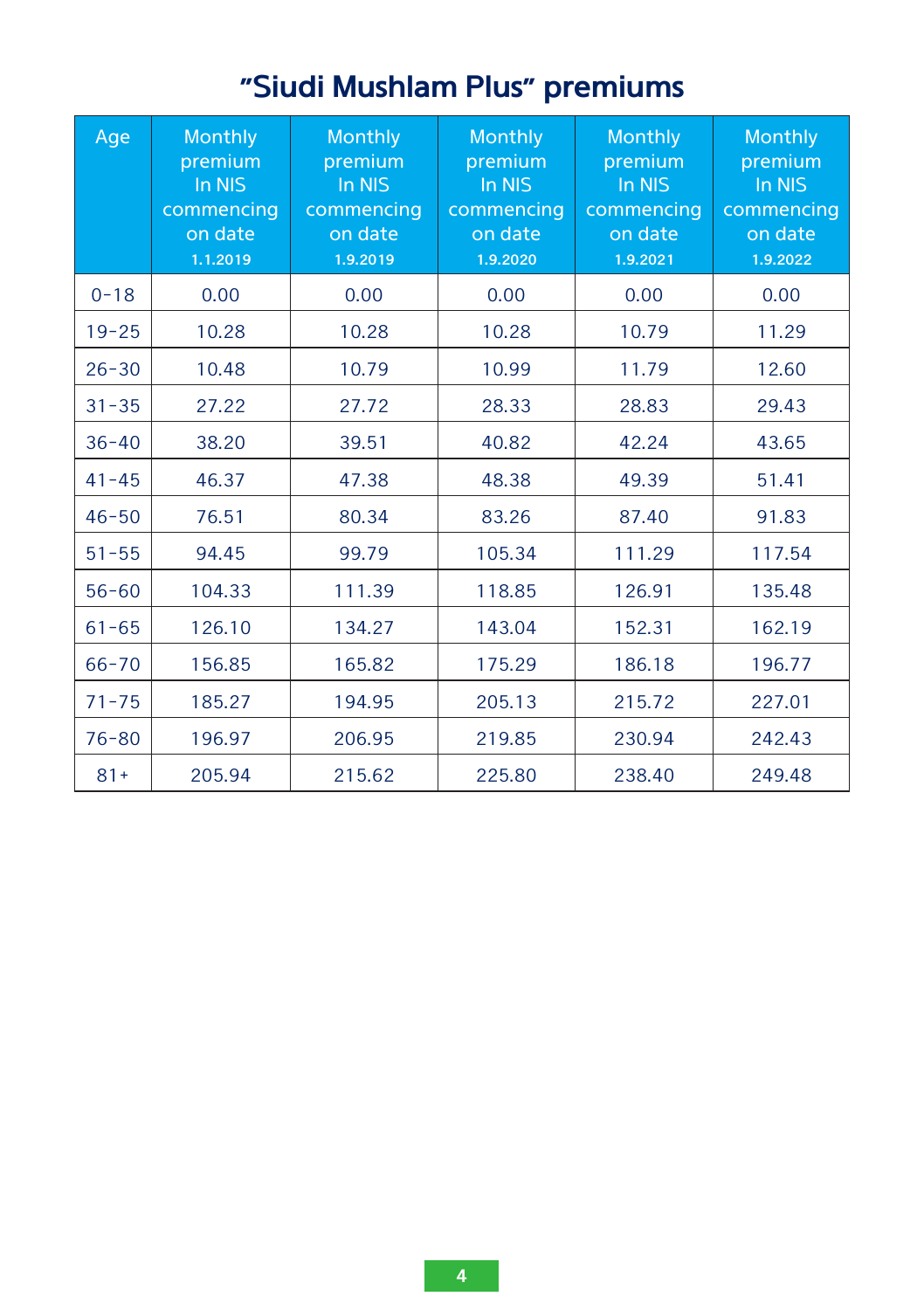## **Projected premiums for future periods (if any)\***

| Age       | <b>Monthly</b><br>premium<br>In NIS<br>commencing<br>on date<br>1.9.2023 | Monthly<br>premium<br>In NIS<br>commencing<br>on date<br>1.9.2024 | Monthly<br>premium<br>In NIS<br>commencing<br>on date<br>1.9.2025 | Monthly<br>premium<br>In NIS<br>commencing<br>on date<br>1.9.2026 | Monthly<br>premium<br>In NIS<br>commencing<br>on date<br>1.9.2027 |
|-----------|--------------------------------------------------------------------------|-------------------------------------------------------------------|-------------------------------------------------------------------|-------------------------------------------------------------------|-------------------------------------------------------------------|
| $0 - 18$  | 0.00                                                                     | 0.00                                                              | 0.00                                                              | 0.00                                                              | 0.00                                                              |
| $19 - 25$ | 11.79                                                                    | 11.79                                                             | 11.79                                                             | 11.79                                                             | 11.79                                                             |
| $26 - 30$ | 13.41                                                                    | 13.71                                                             | 14.01                                                             | 14.31                                                             | 14.62                                                             |
| $31 - 35$ | 30.04                                                                    | 30.64                                                             | 31.25                                                             | 31.85                                                             | 32.56                                                             |
| $36 - 40$ | 45.16                                                                    | 46.67                                                             | 48.28                                                             | 49.90                                                             | 51.61                                                             |
| $41 - 45$ | 53.43                                                                    | 55.44                                                             | 57.46                                                             | 59.47                                                             | 63.51                                                             |
| $46 - 50$ | 93.34                                                                    | 98.18                                                             | 103.22                                                            | 108.56                                                            | 117.23                                                            |
| $51 - 55$ | 124.09                                                                   | 131.04                                                            | 138.40                                                            | 146.16                                                            | 154.33                                                            |
| $56 - 60$ | 144.65                                                                   | 154.43                                                            | 164.81                                                            | 175.90                                                            | 187.79                                                            |
| $61 - 65$ | 172.77                                                                   | 183.96                                                            | 195.96                                                            | 208.76                                                            | 222.27                                                            |
| $66 - 70$ | 207.85                                                                   | 219.55                                                            | 230.94                                                            | 244.04                                                            | 264.71                                                            |
| $71 - 75$ | 238.80                                                                   | 251.20                                                            | 264.30                                                            | 278.01                                                            | 292.53                                                            |
| $76 - 80$ | 254.63                                                                   | 267.33                                                            | 280.73                                                            | 294.85                                                            | 307.14                                                            |
| $81 +$    | 261.18                                                                   | 273.37                                                            | 285.07                                                            | 297.47                                                            | 311.38                                                            |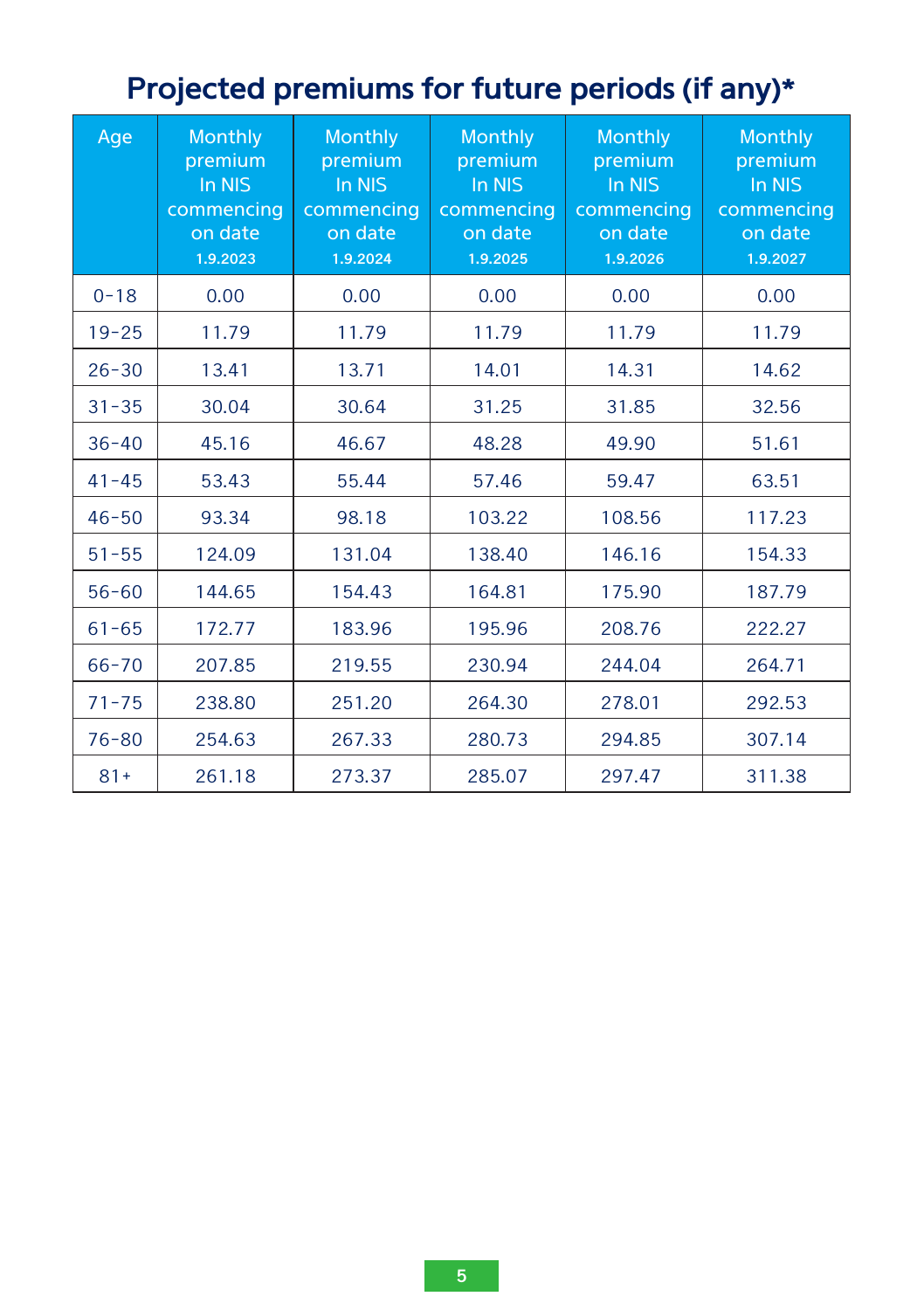| Age       | <b>Monthly premium</b><br>In NIS commencing on<br>date<br>1.9.2029 | <b>Monthly premium</b><br>In NIS commencing on<br>date<br>1.9.2030 | Monthly premium<br>In NIS commencing<br>on date<br>1.9.2031 |
|-----------|--------------------------------------------------------------------|--------------------------------------------------------------------|-------------------------------------------------------------|
| $0 - 18$  | 0.00                                                               | 0.00                                                               | 0.00                                                        |
| $19 - 25$ | 11.79                                                              | 11.79                                                              | 11.79                                                       |
| $26 - 30$ | 15.32                                                              | 15.62                                                              | 16.03                                                       |
| $31 - 35$ | 33.87                                                              | 34.47                                                              | 35.18                                                       |
| $36 - 40$ | 55.24                                                              | 57.05                                                              | 59.07                                                       |
| $41 - 45$ | 67.84                                                              | 70.16                                                              | 72.58                                                       |
| $46 - 50$ | 129.23                                                             | 135.68                                                             | 142.43                                                      |
| $51 - 55$ | 172.07                                                             | 181.75                                                             | 191.93                                                      |
| $56 - 60$ | 214.00                                                             | 228.52                                                             | 243.94                                                      |
| $61 - 65$ | 252.11                                                             | 268.54                                                             | 285.98                                                      |
| $66 - 70$ | 295.15                                                             | 311.68                                                             | 329.12                                                      |
| $71 - 75$ | 323.67                                                             | 340.51                                                             | 358.25                                                      |
| $76 - 80$ | 339.00                                                             | 356.23                                                             | 374.28                                                      |
| $81+$     | 341.42                                                             | 357.44                                                             | 374.28                                                      |

\*Amounts of the premium are linked to the Index, with the base index being the one published on 15.06.2017.

\*The premiums for future periods specified in this Appendix are not final and may change from time to time (including on dates that are different than those specified above) in accordance with the agreements between the Insurance Company and Clalit and subject to approval of the Commissioner of Insurance. Furthermore, the presentation of premiums for later periods than the insurance period set forth in the policy does not constitute any undertaking by the Insurer and/or Clalit of the Insurer continuing to serve as the Insurer in this policy after the end of the insurance period set forth in the policy and/or for the extension of the insurance period for additional insurance periods beyond the insurance period set forth in the policy.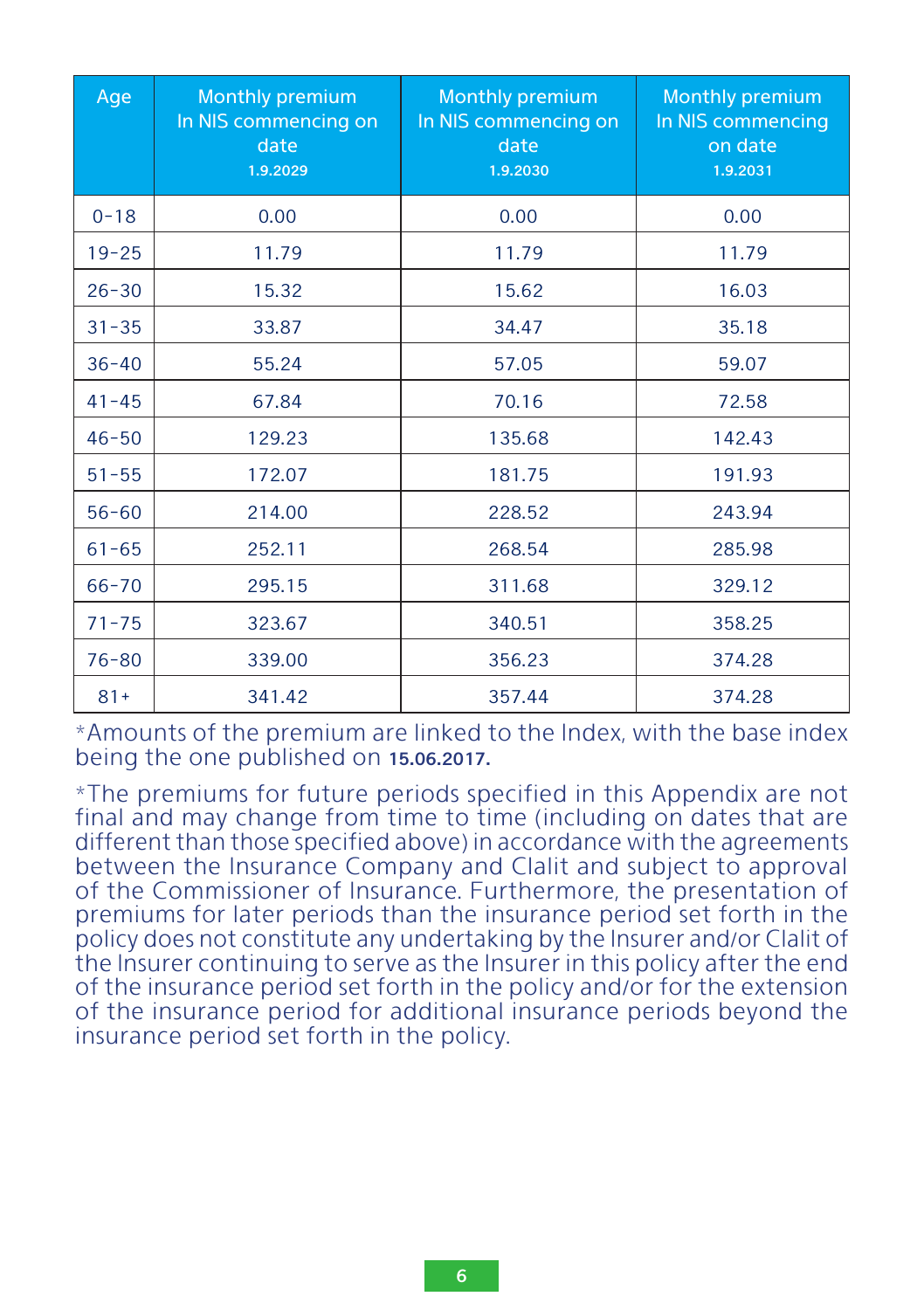## **Group Policy for Long-term Care Insurance ״Siudi Mushlam Plus"**

## **through Harel Insurance Company Ltd.**

#### 1. Introduction

1.1. This policy indicates that in consideration for payment of the premium as specified in the insurance details sheet and subject to the terms, provisions and exclusions specified below, the Insurer will pay the Insured insurance benefits for an insurance event as specified in this policy.

#### 2. Definitions

In this policy, the following phrases will be assigned the definitions appearing alongside them:

- 2.1. ״Clalit" or ״Policyholder" Clalit Health Services.
- 2.2. ״The Insurer״ Harel Insurance Company Ltd.
- 2.3. ״Health Insurance Law" The National Health Insurance Law 5754-1994.
- 2.4. ״Clalit member" an individual who is a Clalit member in accordance with the rules set forth in the Health Insurance Law including a Clalit member whose registration in Clalit was canceled in accordance with the Health Insurance Law, and is not registered with any other HMO, with the exception of a member whose registration in Clalit was canceled due to cancellation of his residency in the State of Israel.
- 2.5. ״HMO" as defined in Section 2 of the Health Insurance Law.
- 2.6. ״Start Date" 1 January 2019.
- 2.7. ״Insured" Clalit member who joined this policy and pays the long-term care insurance premium in accordance with the provisions of the Insurance Contract Law, and subject to the specified in Section 15 of the Insurance Contract Law. In addition, a baby born to the Insured or who was added as a Clalit member by the age of 12 months (Hereinafter: ״The Baby") will be automatically added to this insurance with the exception of a baby for whom an application to add the baby was submitted and rejected by the Insurer. The Insurer will send via Clalit to the parent and/or legal guardian of the Baby a letter informing said party of the addition of the Baby to the insurance. This letter will specify the sections in the policy pertaining to the scope of the Baby's coverage and exclusion specified in Section 9.6 of this policy below.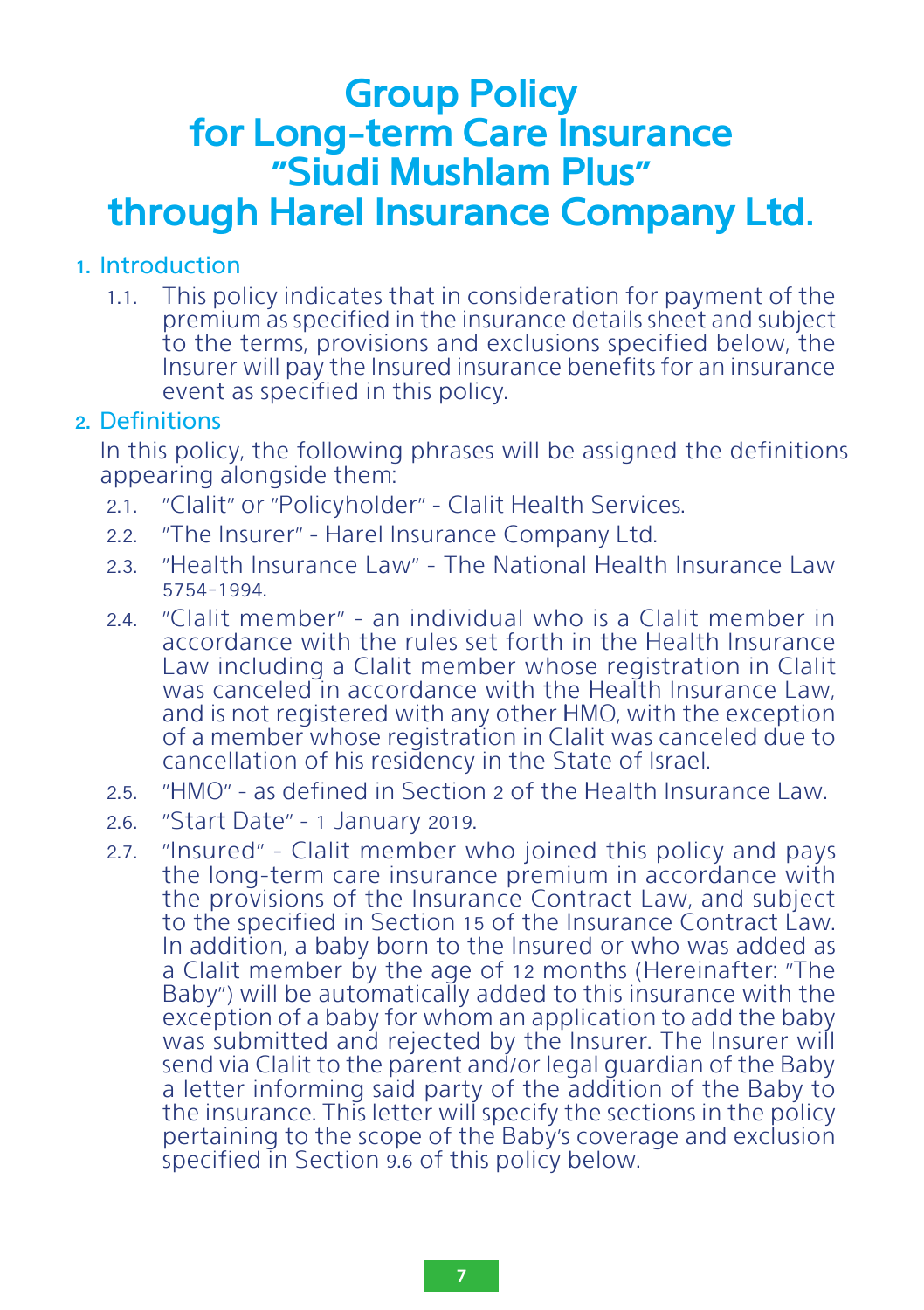- 2.8. ״Clalit Mashlim" supplementary insurance policy (including long-term care coverage) proposed to members of Clalit Health Services by Dikla Insurance Company Ltd. ("Dikla") in 1995-1998.
- 2.9. ״The First Policy" group long-term care insurance policy offered to Clalit Health Services members by Dikla between 1998-2004.
- 2.10. ״The Second Policy" group long-term care insurance policy offered to Clalit Health Services members by Dikla commencing in 6/2004 and until 07/2010.
- 2.11. ״The Third Policy" group long-term care insurance policy offered to Clalit Health Services members by Dikla commencing in 07/2010 and until 31.12.2014.
- 2.12. ״The Fourth Policy" group long-term care insurance policy offered to Clalit Health Services members by Dikla commencing in 1.1.2015 and until 30.6.2016.
- 2.13. ״The Fifth Policy" group long-term care insurance policy offered to Clalit Health Services members by Dikla commencing in 1.7.2016 and until 30.6.2017.
- 2.14. ״The Sixth Policy" group long-term care insurance policy offered to Clalit Health Services members by Dikla commencing in 1.7.2017 and until Date.
- 2.15. ״Previous Policy" The first policy and/or second policy and/ or third policy and/or the fourth policy and/or the fifth policy and/or the sixth policy.
- 2.16. ״Institution" The Long-term Care Department or Nursing Ward in Old Age Homes, hospitals or in any other institution that primarily engages in the hospitalization of long-term care patients and that was approved as a long-term care institution by the Ministry of Health in accordance with the Public Ordinance 1940 or by the Ministry of Welfare and Social Services, or any other institution approved by the Insurer.
- 2.17. ״Long-term care insurance for HMO members" Group long term care insurance arranged for HMO members of one policy in which one or more of the HMOs is policyholder for its members;
- 2.18. ״The Regulations" the provisions of the Control of Financial Services (Insurance) (Group Long-term Care Insurance for HMO members) 5776-2015.
- 2.19. ״First-time membership" membership of an Insured to long term care insurance for members of any HMO under which the member is continuously insured, including continuity that is maintained when switching HMOs in accordance with Regulation 12 of the Regulations.
- 2.20. ״Existing Insured" any member who had been an insured in long-term care insurance for HMO members on the start date and remained an Insured continuously in said insurance afterwards.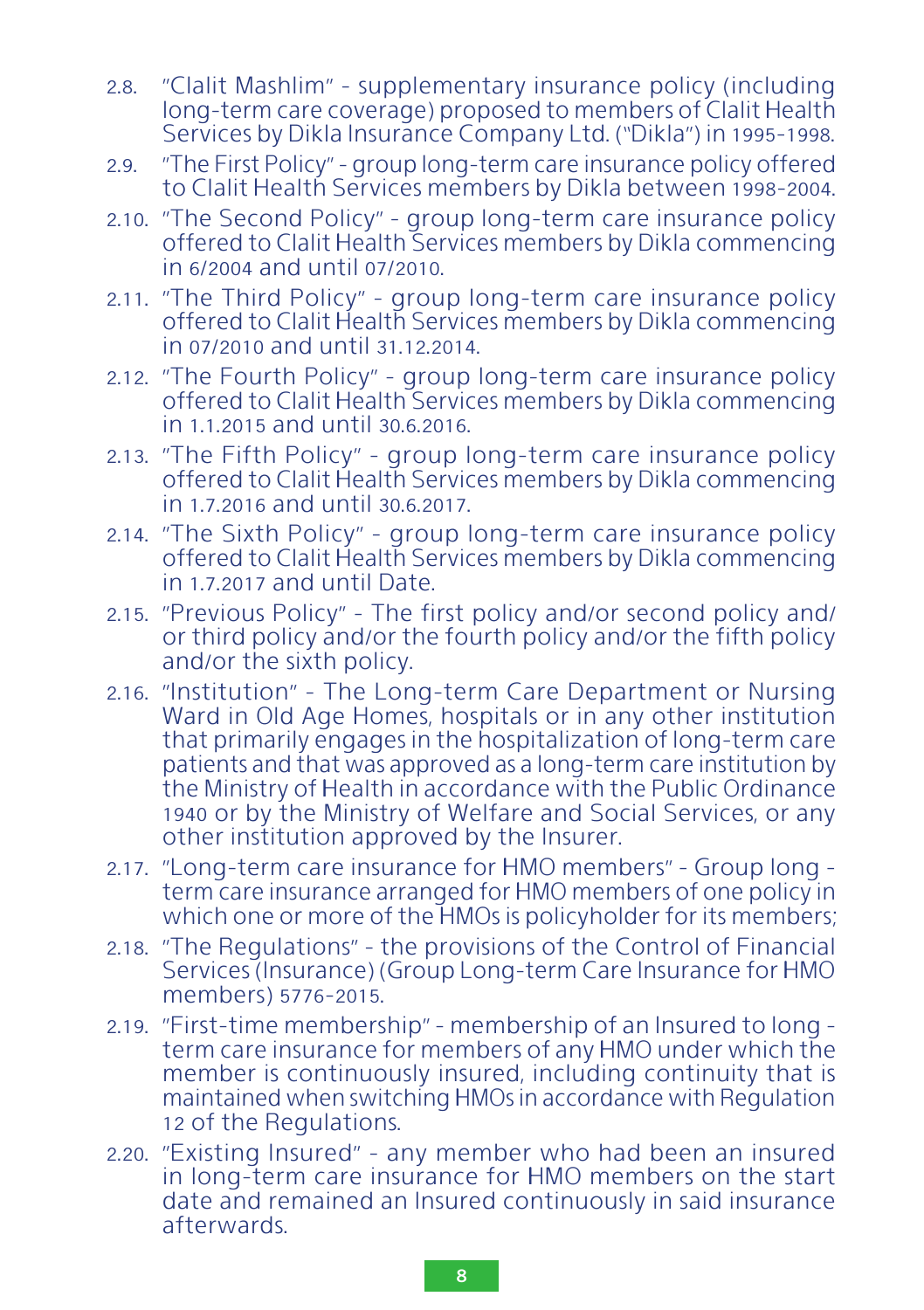- 2.21. ״Preexisting Medical Condition" A set of medical circumstances that were diagnosed in the Insured prior to the date of first enrollment in the insurance, as defined above, including due to disease or accident; for these purposes, "Diagnosed in the Insured" by way of documented medical diagnosis, or during the course of a documented medical diagnosis that was performed in the six months preceding the date of enrollment in the insurance.
- 2.22. ״Exclusion for a preexisting condition" a general exclusion in the insurance contract that exempts the company from its liability, or reduces the Company's liability or scope of coverage for the insurance incident that was a natural course of a preexisting medical condition and that occurred to the Insured during the qualification period.
- 2.23. ״The Index" The Consumer Price Index including fruits and vegetables that is published by the Central Bureau of Statistics or in the absence of said publication, the Index published by any other official entity that comes in lieu of the CBS.
- 2.24. ״Appeals Committee" a committee composed of a representative of the policyholder and a representative of the Insured with requisite qualification as the case may be in the case.
- 2.25. The Commissioner The Commissioner of Capital Markets, Insurance and Savings.

#### 3. Insurance Event - Entitling Situation (as specified in Section

#### 3.1 or 3.2)

An insurance event is the occurrence of one or more of the following events:

- 3.1. Dementia established by a specialist physician in the field; for this purpose: ״Dementia" - impaired cognitive ability of the Insured and diminished intellectual capacity that includes impaired insight and judgment, diminished long-term or shortterm memory and lack of spatial and temporal orientation who requires supervision for most hours of the day in accordance with the cancellation by the specialist physician in the field, that is attributed to Alzheimer's or various forms of dementia.
- 3.2. State of health and diminished function of the Insured as a result of disease, accident or health condition due to which the Insured is unable to independently perform a majority (at least 50% of the action) of at least 3 of the following actions:
	- 3.2.1. Getting up and lying down independent ability of the Insured to transition from supine to sitting position and from sitting to standing including from a wheelchair or bed;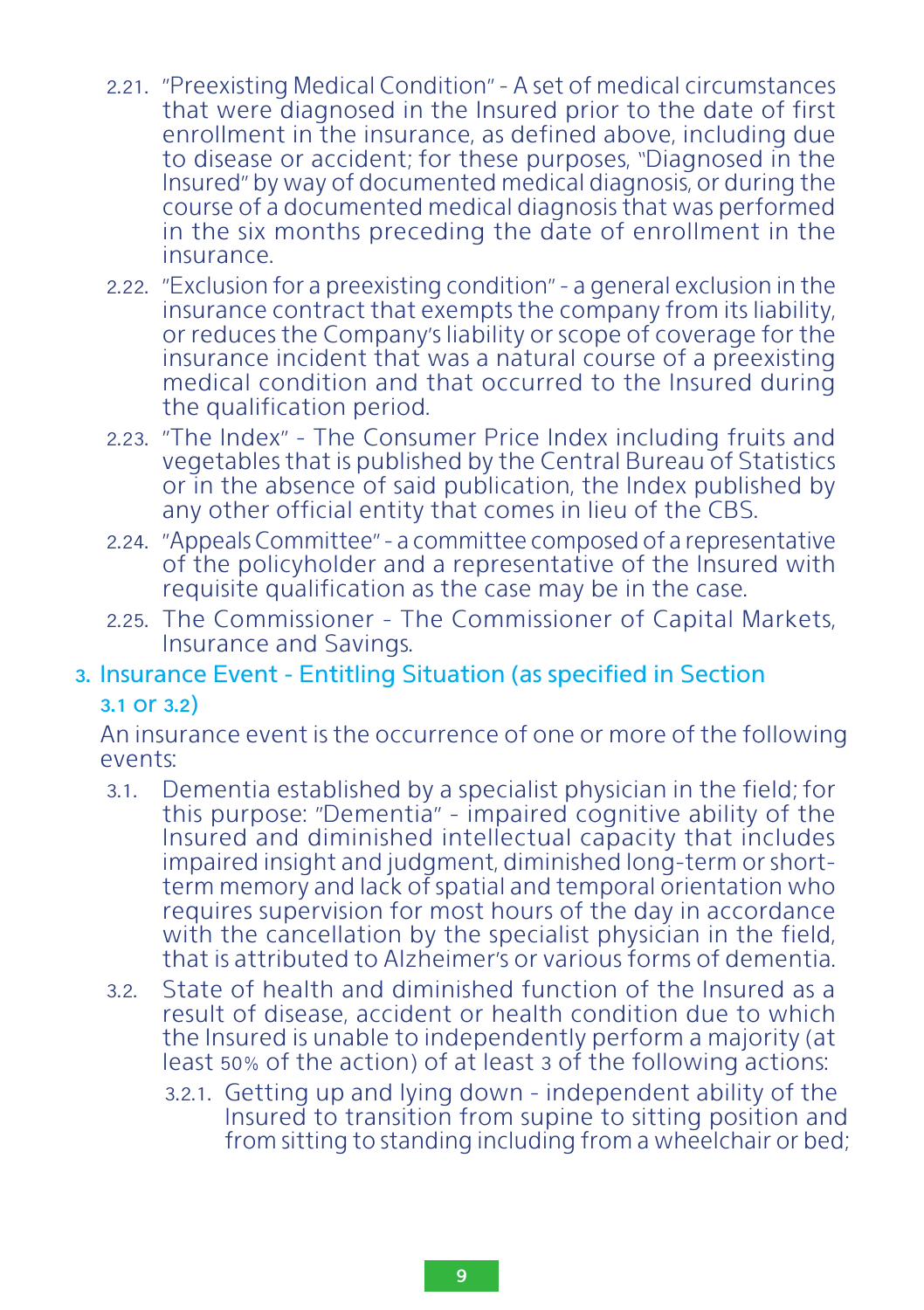- 3.2.2. Getting dressed and undressed independent ability of the Insured to get dressed in any type of clothing and to undress including buttons or wearing a medical belt or prosthetic device;
- 3.2.3. Bathing independent ability of the Insured to bathe in a tub, shower or wash in any other manner, including entering or exiting a bathtub or shower;
- 3.2.4. Eating or drinking independent ability of the Insured to feed himself in any manner or means with the exception of eating with a straw, including drinking with a straw, after the food was prepared and served to the Insured;
- 3.2.5. Incontinence independent ability of the Insured to control bowel movements or urination; inability to control any of these actions, which means, for example, regular use of a stoma, urinary catheter, diapers or pads, will be considered incontinent;
- 3.2.6. Mobility independent ability of the Insured to move from one location to another, without the assistance of another party; reliance on crutches, cane and walker or any other aide including mechanical, motor or electronic aid that allows the Insured to move independently will not be considered an impairment in the Insured's independent ability to move; it will be emphasized that the Insured's inability to move without a wheelchair will be considered inability to independently move; however, if the Insured is unable to move without a wheelchair but can move independently with a wheelchair form site to site during the insurance period that ended before 7th Tamuz 5777 (1 July 2017) and during the current insurance period, the independent ability of the Insured changed so that the Insured is unable to independently move with a wheelchair, the Insured will be considered as being not independently mobile commencing from the date on which the Insured's ability to move independently changed.

#### 4. Amount of insurance benefits

4.1. The amount of monthly insurance benefit to which the Insured is entitled will be calculated based on the Insured's age on the date of first enrollment in long-term insurance for HMO members, based on the the location of the Insured's stay during the period for which the Insured is being paid the monthly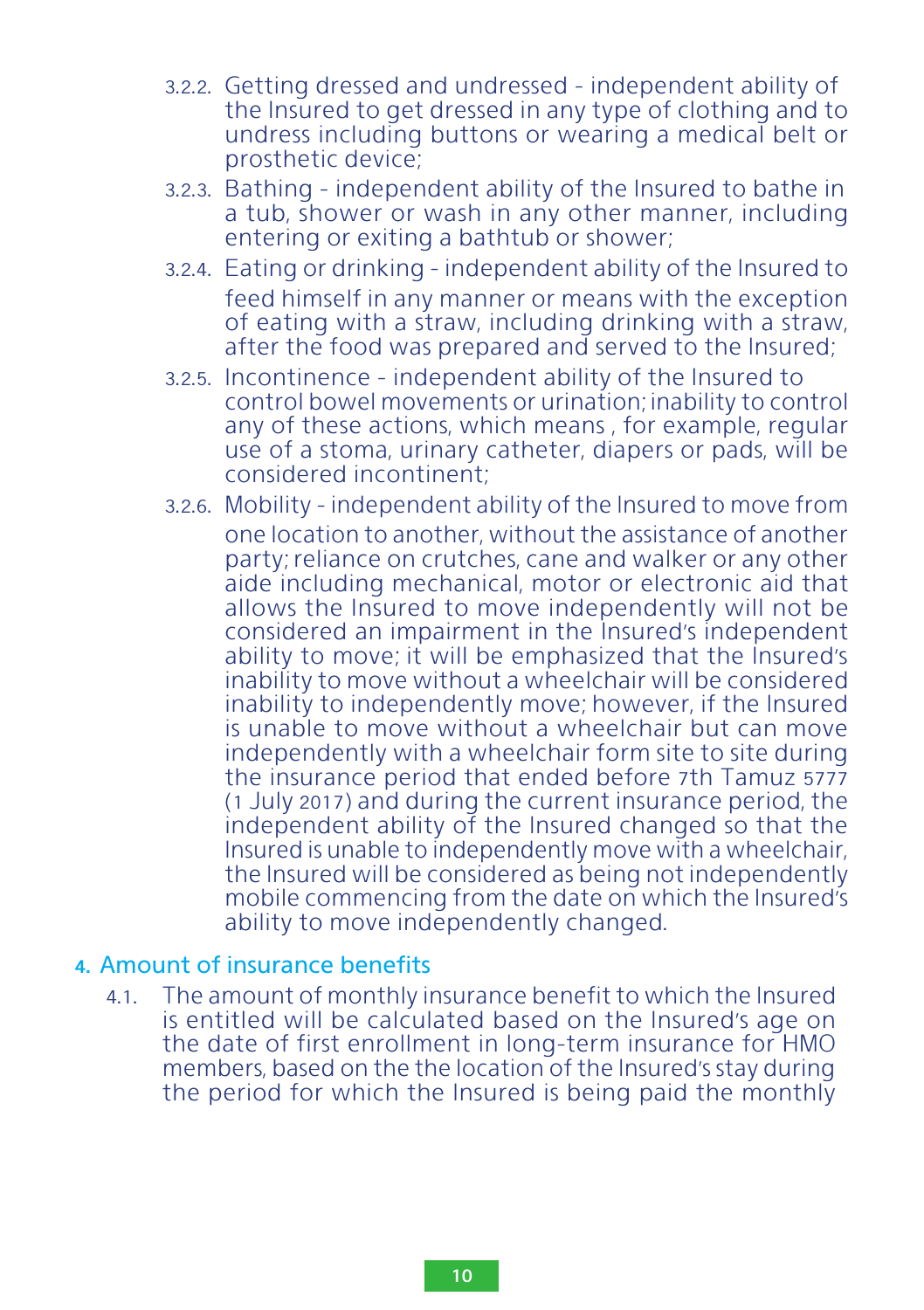insurance benefit, as specified in the table below:

| The Insured's location                                                                                               | Age of first enrollment in group<br>long-term insurance for HMO<br>members |  |                                       |
|----------------------------------------------------------------------------------------------------------------------|----------------------------------------------------------------------------|--|---------------------------------------|
|                                                                                                                      | Up to 49                                                                   |  | $\vert$ 50 to 59 $\vert$ 60 and above |
| Monthly insurance benefit<br>for Insured residing at home NIS 5,500<br>(compensation)                                |                                                                            |  | NIS 4,500 NIS 3,500                   |
| Monthly insurance benefit<br>for Insured residing in an NIS 10,000 NIS 6,500 NIS 4,500<br>institution (compensation) |                                                                            |  |                                       |

Amounts of the benefit are linked to the Index, with the base index being the one published on 15.06.2016.

- 4.2. Despite the specified in Section 4.1above regarding the types of Existing Insureds specified below, Insureds who will be insured on 30 June 2016 and who remained Insured continuously in long-term care insurance for HMO members - instead of the age of first enrollment in long-term care insurance for HMO members specified in Section 4.1the age appearing alongside them will be hereinafter known:
	- 4.2.1. An insured in group long-term care insurance for members of Clalit Health Services ״Siudit Mushlam Plus" who joined the insurance between the ages of 60-64-59;
	- 4.2.2. An insured in group long-term care insurance for members of Maccabi Healthcare Services
		- a. If the Insured joined 'Gold Nursing Care" between the ages of 49-50;

b. If the Insured joined 'Silver Shield Nursing Care" between the ages of 59-60;

- 4.2.3. An Insured long-term care insurance for members of Meuhedet HMO long-term care insurance who joined the Meuhedet Gold plan between the ages of 50-65-49;
- 4.2.4. An insured in long-term care insurance for members of Leumit HMO who joined the insurance between the ages of 59-60 to 64;

The provisions of sections 4.2.2-above, apply to the Existing Insureds who joined this policy as a result of the transition to Clalit from another HMO after 1 January 2017.

4.3. Despite the specified in Section4.1above the amount of the monthly insurance benefit to be paid to an Insured staying in an Institution on the date of eligibility for the monthly insurance benefit will not exceed 80% of the amount actually paid by the Insured to the Institution.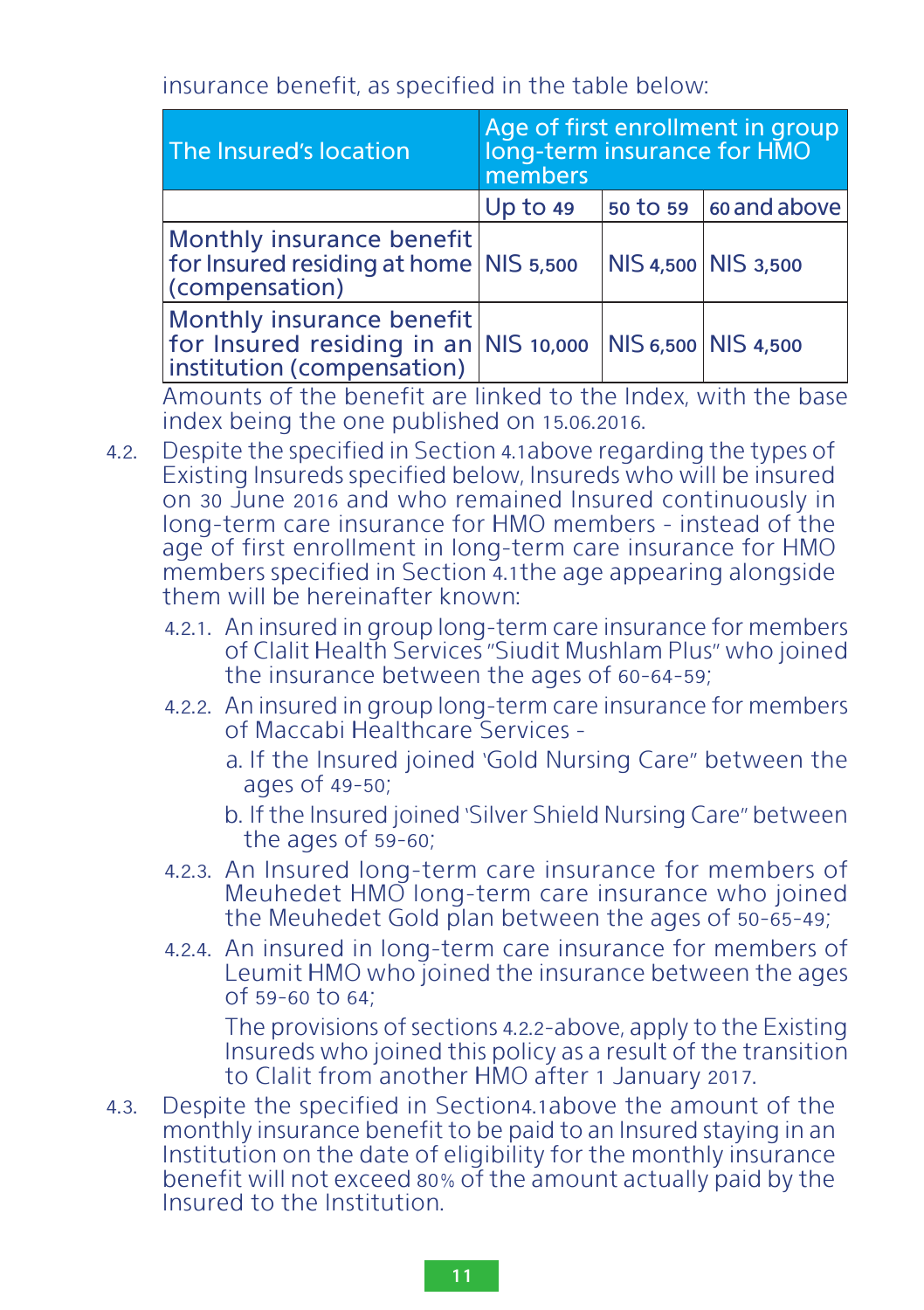#### 5. Disposal values and surrender of the Insureds׳ fund

- 5.1. No surplus will be accrued in the Insured's policy for the purpose of receiving the disposal or surrender values.
- 5.2. Despite the specified in the Section5.1above, the premium paid for all Insured members in accordance with the group long-term insurance for members of a certain HMO may be used to cover long-term liabilities for the Insureds as specified with the withholdings and increments as to be instructed by the Commissioner.

#### 6. Duty of disclosure, violation of said duty and consequences

- 6.1. The insurance applicant in accordance with this policy is subject to a duty to disclose full and honest responses to questions presented to the applicant upon entering the insurance contract, and the Parties do hereby agree that solely on the basis of said questions and answers did the Insurer agree to accept the applicant as member of the insurance in accordance with this policy.
- 6.2. With regards to the relationship between the Insured and the Insurer during the engagement in the insurance contract, including the scope of duty of disclosure that applies to the Insured, the remedies available to the Insurer for breach of said duty and the qualifications for their existence, the provisions of the Insurance Contract Law 5741-1981 pertaining to the matter will apply in full.

#### 7. The waiting period

7.1. The Insurer will pay the Insured insurance benefits to which the Insured is entitled in accordance with the terms of the policy commencing on the date on which the waiting period ends; not more than one waiting period will be granted unless more than 12 months have elapsed since the date on which the insurance event ceased to exist;

For the purpose of this section, ״the waiting period" - the period that commences on the date on which the insurance event occurred and ends 60 days afterwards, provided that the Insured has an insurance event during the period.

#### 8. Eligibility for insurance benefits

- 8.1. An Insured is entitled to receive insurance benefits pursuant to satisfaction of the terms specified in section3above and subject to the terms of the policy.
- 8.2. Despite the specified in Section 8.1 above, an Insured will be eligible for insurance periods for 60 months commencing from the end of the waiting period as specified in Section7 by virtue of the policy during which period an insurance event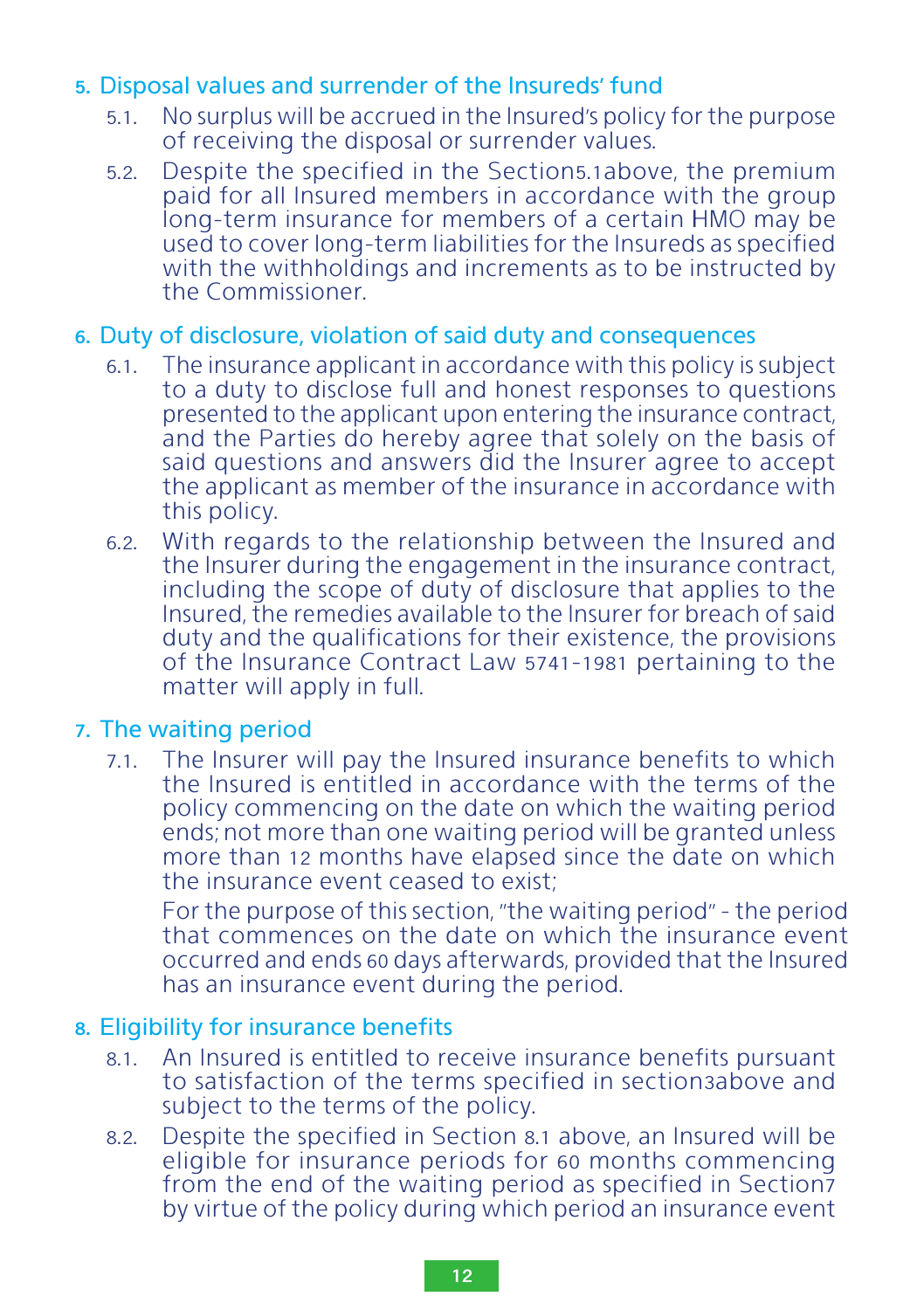occurred and subject to the specified in Regulation 13 of the Regulations, less the periods in which the Insured received insurance benefits by virtue of the long-term care insurance policy for HMO members.

#### 9. Exceptions from coverage

This policy does not include coverage under the following circumstances:

- 9.1. An insurance event that occurred following the Insured's service in a defense or policy entity, or due to participation in a military, police, combat action, or hostile action
- 9.2. An insurance event caused by nuclear fission, nuclear fusion or radioactive contamination.
- 9.3. An insurance event caused by use or addiction to drugs, with the exception of drugs used under a physician's instructions not for the purpose of withdrawal;
- 9.4. An insurance event caused by a preexisting medical condition, subject to the provisions of the Control of Insurance Business Regulations (Terms in Insurance Contracts) (provisions regarding Preexisting Medical Conditions) 5764-2004; for the purpose of this paragraph, an eligible Insured will be considered an Insured in contract that was replaced by said Insurer or another Insurer as specified in Regulation 6(a)(2) of said Regulations;
- 9.5. An insurance event that first occurred before the start of the insurance period or after the end of the insurance period subject to the specified in Regulation 13 of the Regulations;
- 9.6. An insurance event that first occurred in the first 36 months of the Insured's life;
- 9.7. An insurance event that was caused by a traffic accident, as defined in the Compensation for Victims of Road Accidents Law 5735-1975, or work accidents as defined in the National Insurance Law [Consolidated Version] 5755-1995 that were recognized by the National Insurance Institute.

#### 10. Payment of insurance benefits

- 10.1. The Insurer will be entitled, at its discretion, to pay insurance benefits directly to any party that provided the Insured with medical service, or pay the Insured.
- 10.2. With regards to an Insured who is residing in an institution the insurance benefits will be paid subject to presentation of a copy of a tax invoice or receipts.
- 10.3. If the Insured is eligible for insurance benefits in accordance with this policy, but due to his medical condition is unable to handle his affairs, the Insurer will pay the insurance benefits to a guardian to be appointed for this purpose by the court.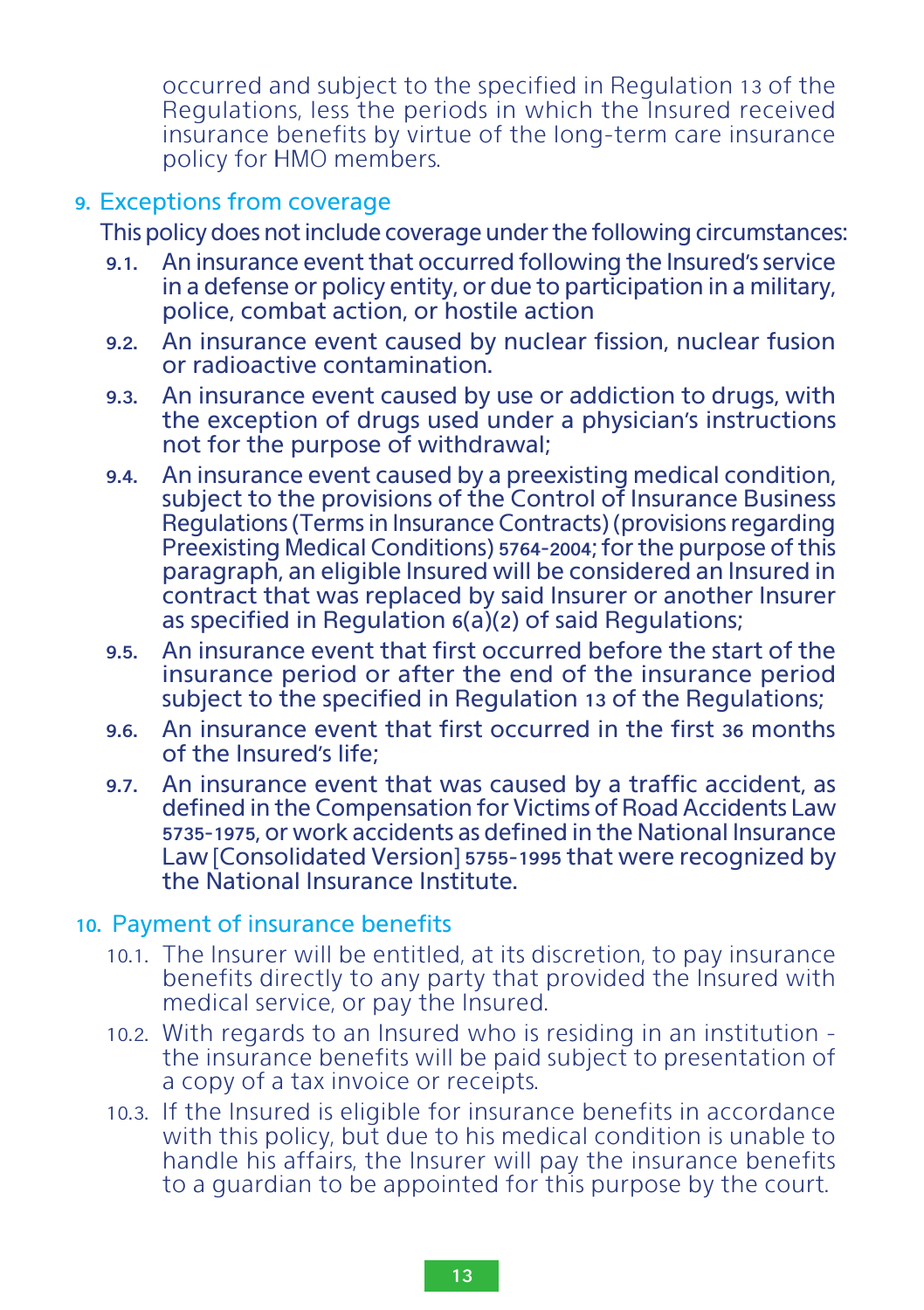- 10.4. Upon the death of the Insured, the estate is required to report the death to the Insurer.
- 10.5. Death of the Insured if the Insured died during a period in which it was eligible for insurance benefits, the eligibility for insurance benefits will cease from the date of the Insured's death, and the Insurer's liability in accordance with this policy to the Insured will cease from said date.
- 10.6. If an Insured died without listing another beneficiary, the Insurer will pay the balance of the insurance benefits that were not paid prior to the date of death to anyone it undertook to pay and in the absence of said undertaking to the Institution or if a balance remains after payment is made in accordance with said undertaking, the balance will be paid to the estate of the Insured.

#### 11. General conditions for Insurer liability

- 11.1. If an insurance event occurred, the Insured must inform the Insurer immediately upon learning of the event, of the occurrence of the event and of its eligibility for insurance benefits.
- 11.2. Once the Insurer is issued notice of the occurrence of an insurance event and a written claim for payment of insurance benefits, the Insurer must immediately follow the requirements to investigate its liability.
- 11.3. The Insured must provide the Insurer, within reasonable time after said demand is made, the information and documents required to investigate the liability, and if this is not in its possession, must assist the Insurer, to the extent of its ability, to obtain them.
- 11.4. If said requirement was not satisfied as specified in Section11.1or in accordance with Section11.3 on time, and said compliance would have allowed the Insurer to reduce its liability, it is not required to pay insurance benefits that it would have been required to pay had the requirement been satisfied; this provision will not apply to any of the following:
	- 11.4.1. The requirement was not satisfied or was satisfied at a delay for justifiable reasons;
	- 11.4.2. Failed or delayed satisfaction did not prevent the Insurer from investigating its liability and did not hinder the investigation.
- 11.5. If the Insured intentionally acted to prevent the Insurer from investigating its liability or impeded it, the Insurer is not required to pay insurance benefits that it would have been required to pay had said action not been taken.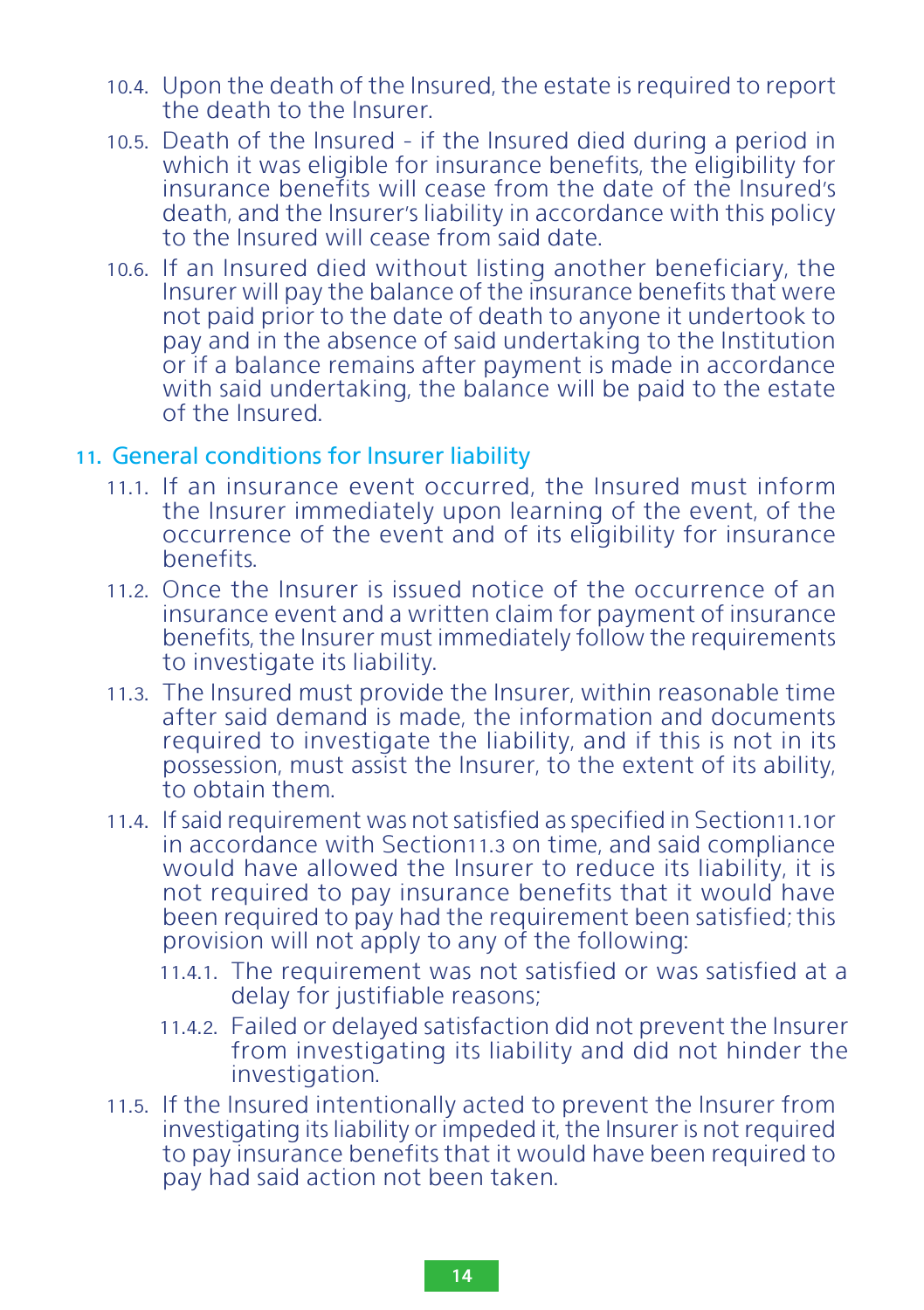11.6. The Insurer will be entitled to manage at its expense any medical or other examination or investigation to clarify its liability in accordance with the policy, at the Insurer's discretion, in a reasonable manner under the circumstances and pursuant to the examination not hindering treatment, the delay of which might endanger the Insured or his health. The Insurer's right to conduct investigations and examinations will not be affected by the death of the Insured.

If the Insured lives overseas, the Insurer may, if necessary, under the circumstances, demand that the Insured undergo a medical and/or other examination in Israel in order to clarify its liability in accordance with the policy.

It is hereby clarified that this does not derogate from the Insured's right to demand at any time to exercise the rights afforded to it by virtue of the policy in court.

#### 12. The Insurance period

12.1. The insurance period commences from the start date and ends on 31.12.2023.

#### 13. Right of continuity for the individual policy

- 13.1. The Insurer will allow the departing Insured to switch to a continuation policy based on the dates specified in Section13.2, the conditions of which are listed below:
	- 13.1.1. The amount of the insurance and the period of payment of the insurance benefits in the continuation policy will not be less than those set forth for the Insured in the long-term care policy for members of the HMO, unless the Insured otherwise requested, less periods during which the member was entitled to receive insurance benefits in said policy;
	- 13.1.2. The insurance premium in the continuation policy will not be higher than the insurance premium that would have been in effect on the transition date for new members in an individual long-term care insurance policy with the Insurer;
	- 13.1.3. The transition to the continuation policy will provide insurance continuity without a repeated review of preexisting medical conditions and without a qualification period.
	- 13.1.4. The insurance period in the continuation policies will commence retroactively from the date of cancellation of its registration in the HMO.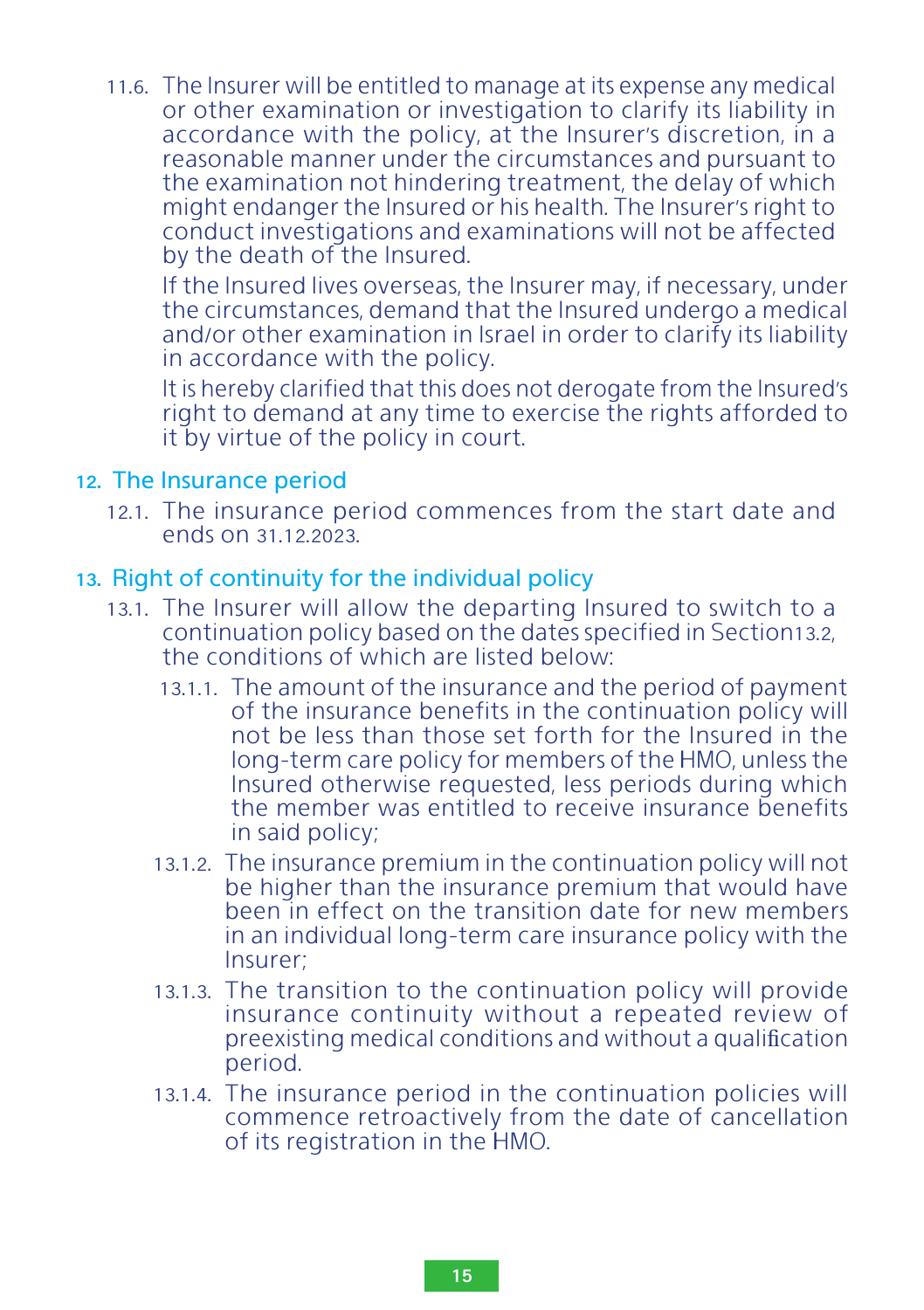- 13.2. Within 45 days from the date of cancellation of the insurance of the departing Insured, the Insurer will contact the Insured in writing to offer a transition to a continuation policy within 60 days from the date of delivery of said notice of the Insurer;
- 13.3. Despite the specified in Section13.2 with regards to the Insured who had been eligible to receive insurance benefits in accordance with the terms of the long-term care insurance policy for HMO members on the date on which the long-term care insurance policy was canceled for HMO members - the Insurer's offer to the Insured as specified in said subsection will be made within 30 days from the date on which the eligibility of the Insured to insurance benefits ceased; in said offer, the Insurer will offer to the Insured to switch to a continuation policy within 60 days from the date on which the Insurer's notice was sent; said offer will only be issued if said Insured has not yet exercised his rights to receive insurance benefits in accordance with the policy.
- 13.4. In this Section 13 –

״Departing Insured" - Insured in a long-term care insurance for HMO members who has yet to exercise all of tis rights in accordance with the policy and whose long-term care insurance for HMO members was terminated due to cancellation of his record in the HMO in accordance with the Health Insurance Law and was not registered with another HMO;

״Continuation Policy" – individual policy for long-term care insurance for the insurance period for the entire life.

#### 14. Right to group continuation policy

- 14.1. If the long-term insurance for HMO members was terminated due to non-renewal of the policy for all insureds with any Insurer, the Insurer will attach all insureds who were insured in said policy to a mutual group long-term care insurance policy for the lifelong insurance period (Hereinafter - The Group Continuation Policy), whose terms are listed below:
	- 14.1.1. Insurance premiums, amount of insurance and the period of payment of insurance benefits (Hereinafter in this section – Terms of insurance coverage) in the group continuation policy will be in accordance with the insurance coverage terms set forth in the long-term health care insurance for HMO members prior to the non-renewal of the policy as specified subject to the long-term balance balance sheet between insurance premiums and other revenue expected to be received for all Insureds in the policy and all expected costs of due to benefits that must be paid, based on the Insurer's best estimate, is not in deficit taking into account the balance of the Insureds' fund.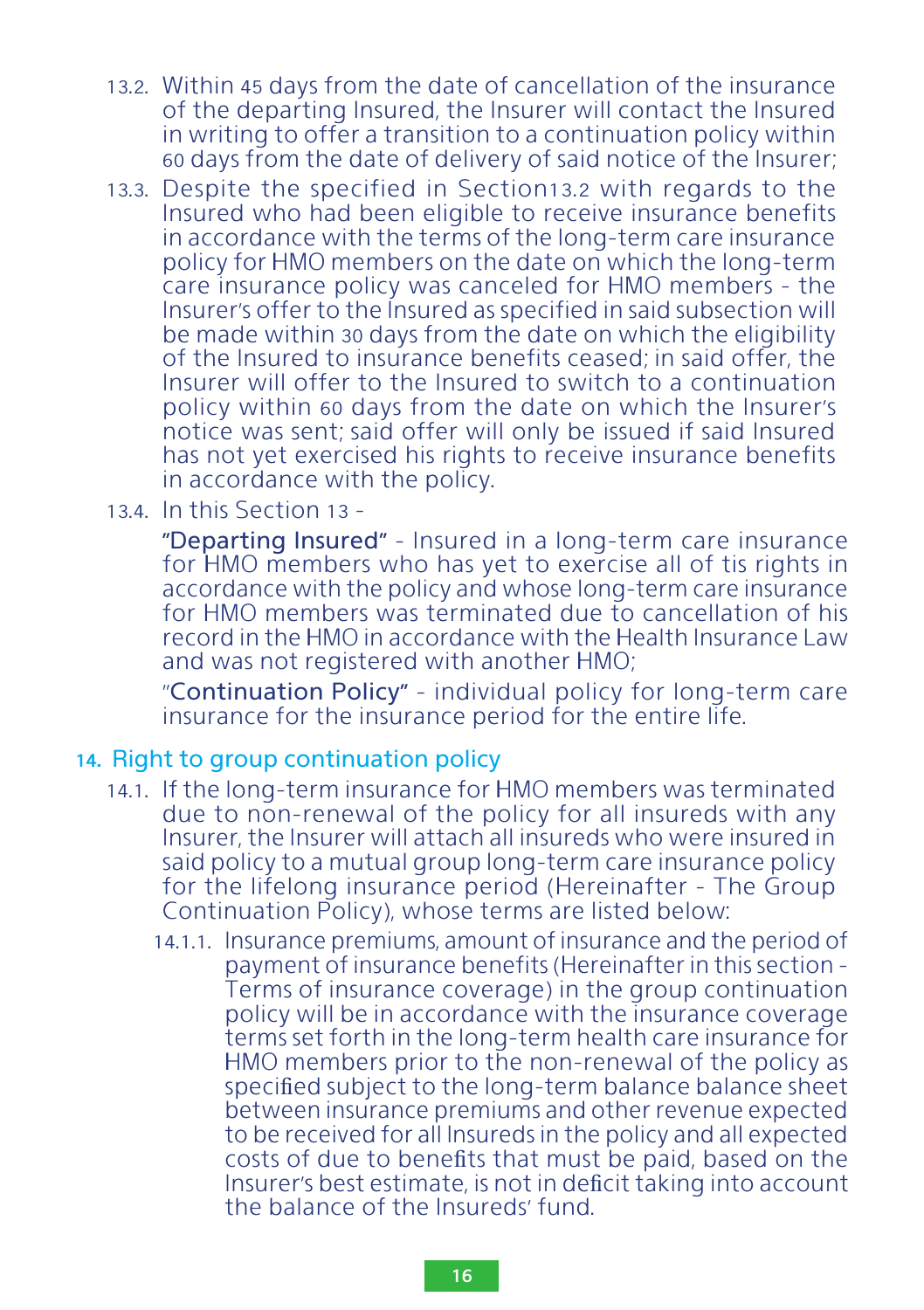- 14.1.2. The terms of insurance coverage may change during the insurance period in the continuation policy based on the optimal estimate of the insured, which was approved in accordance with Section 40 of the Law, which introduces a long-term balance sheet that is not in deficit; once said approval has been issued, the Insurer will be required to accept the Commissioner's approval in accordance with Section 40 of the Law only in cases in which it is asked to change a component used to calculate the estimate and that serves as the basis for issuing said approval.
- 14.1.3. The disposal values in the continuation policy will not accrue.
- 14.1.4. The transition to the continuation policy will provide insurance continuity without a repeated review of preexisting medical conditions and without a qualification period.
- 14.1.5. The insurance premium will be transferred to the Insureds' fund: insurance benefits and any other expense attributed to insurance and its operation will be paid from the fund only; the Insure will not be required to assume the costs of the group continuation policy from its sources;
- 14.1.6. The insurer will be entitled to reimburse the HMO whose members are insured in the group continuation policy amounts incurred by the HMO for management of the policy, including for collection of premiums from the Insureds, and pursuant to the reimbursement not exceeding 3% of the amount of the premium collected.
- 14.1.7. For operating the group continuation policy and management of the Insureds' fund, the Insurer is entitled to deduct the annual management fee that includes reimbursement of Insurer expenses and the profit item that is subject to Section 40 of the Law.
- 14.2. If said balance sheet in Section14.1, on the date of enrollment of the Insureds in the group continuation policy, based on the Insurer's best estimate, is in deficit, the Insurer will submit to the Commissioner for possible options for a change in the terms of insurance coverage that results in a balance sheet that is not in deficit, based on the Insurer's best estimate.
- 14.3. The Insurer will inform the Insured of its addition to the group continuation policy and of the possibility of terminating its membership within 90 days from the date of receipt of said notice, while specifying the manner in which the Insured may issue notice of said cancellation.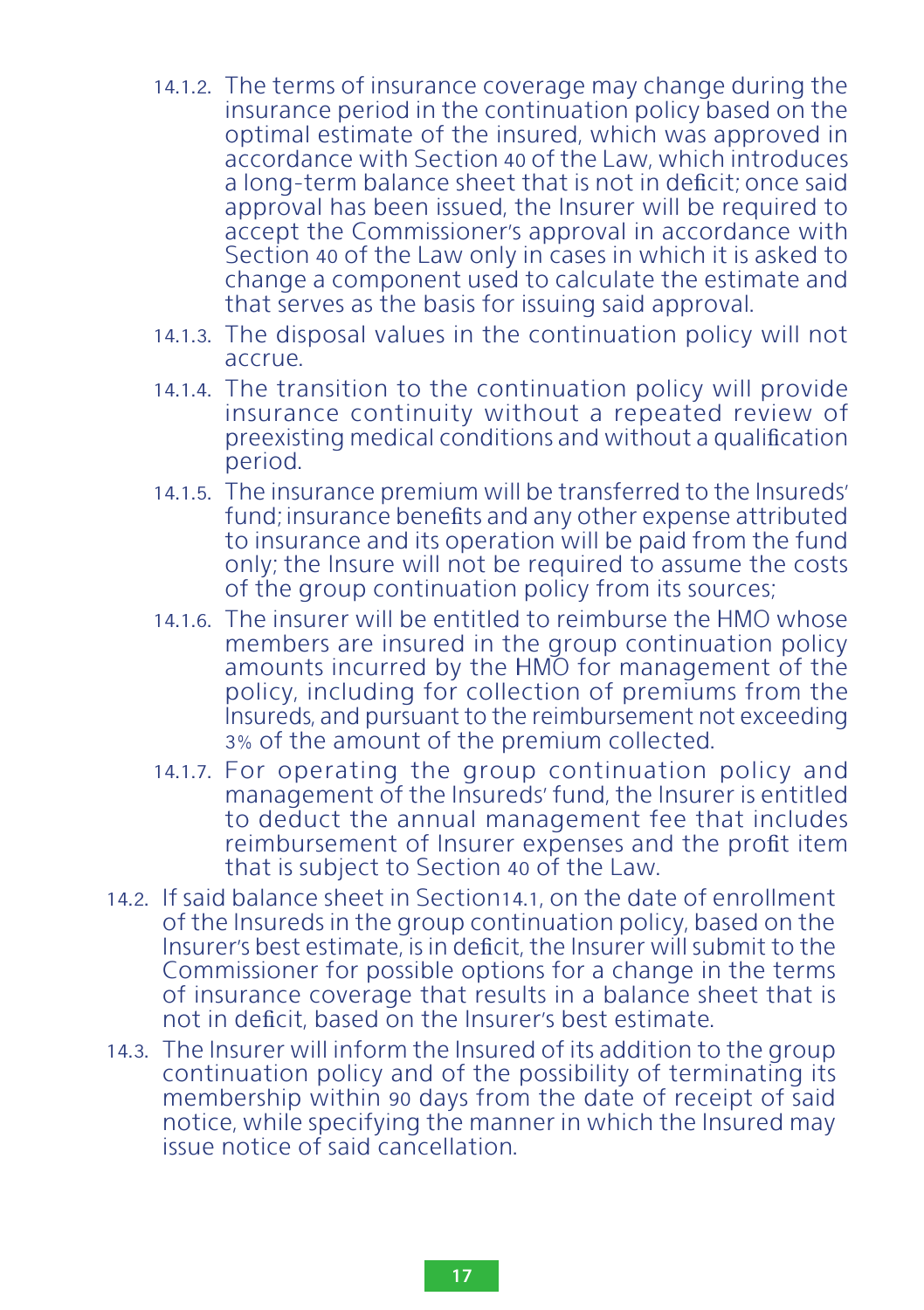- 14.4. If the Insured announces its desire to terminate its membership in the group continuation policy, in accordance with Section14.3, the policy will be terminated commencing from the date of the enrollment and the premium collected from the Insured from the date of enrollment and until the date of cancellation will be reimbursed, pursuant to no claim having been filed during this period to exercise rights to receive insurance benefits in accordance with the policy due to the occurrence of an insurance event in said period.
- 14.5. Despite the specified in Section14.1, the Commissioner may determine that if the long-term care insurance for HMO members was terminated due to non-renewal of the policy for all Insureds with any insurer, the insurer will not be required to enroll the Insureds in any policy, and the balance of the Insureds' fund on said date will be used on behalf of the insureds, under the following circumstances:
	- 14.5.1. All long-term care insurance policies for members of all HMOs were not renewed or is not expected to be renewed with any Insurer;
	- 14.5.2. The alternatives submitted by the Insurer, in accordance with Section14.2 results in terms of insurance coverage that are not reasonable under the circumstances.

#### 15. Limitation

The statute of limitations of a claim for payment of insurance benefits in accordance with this policy is three years from the date of occurrence of the insurance event.

#### 16. Transitional instructions

- 16.1. If the insurance event occurred for the first time during the insurance period of the previous policy and is still continuous, and/or was discontinued and reinstated in the 12 months since the date on which it was discontinued, said insurance event will not be subject to the provisions of this policy butto the provisions of the previous – relevant policy, during whose insurance period the insurance incident first occurred including with regards to the qualificationperiod, insurance amounts, period of payment of insurance benefits.
- 16.2. If the insurance event occurred for the first time during the insurance period of the previous policy, was discontinued and reinstated in the insurance period of this policy after more than 12 months passed since the date on which it was discontinued, the insurance event will be subject to the provisions of this policy that was reinstated. Commencing in the period of eligibility to receive insurance benefits by virtue of this policy, the periods of payment of insurance benefits received by the Insured by virtue of the previous policy in a manner that in any case the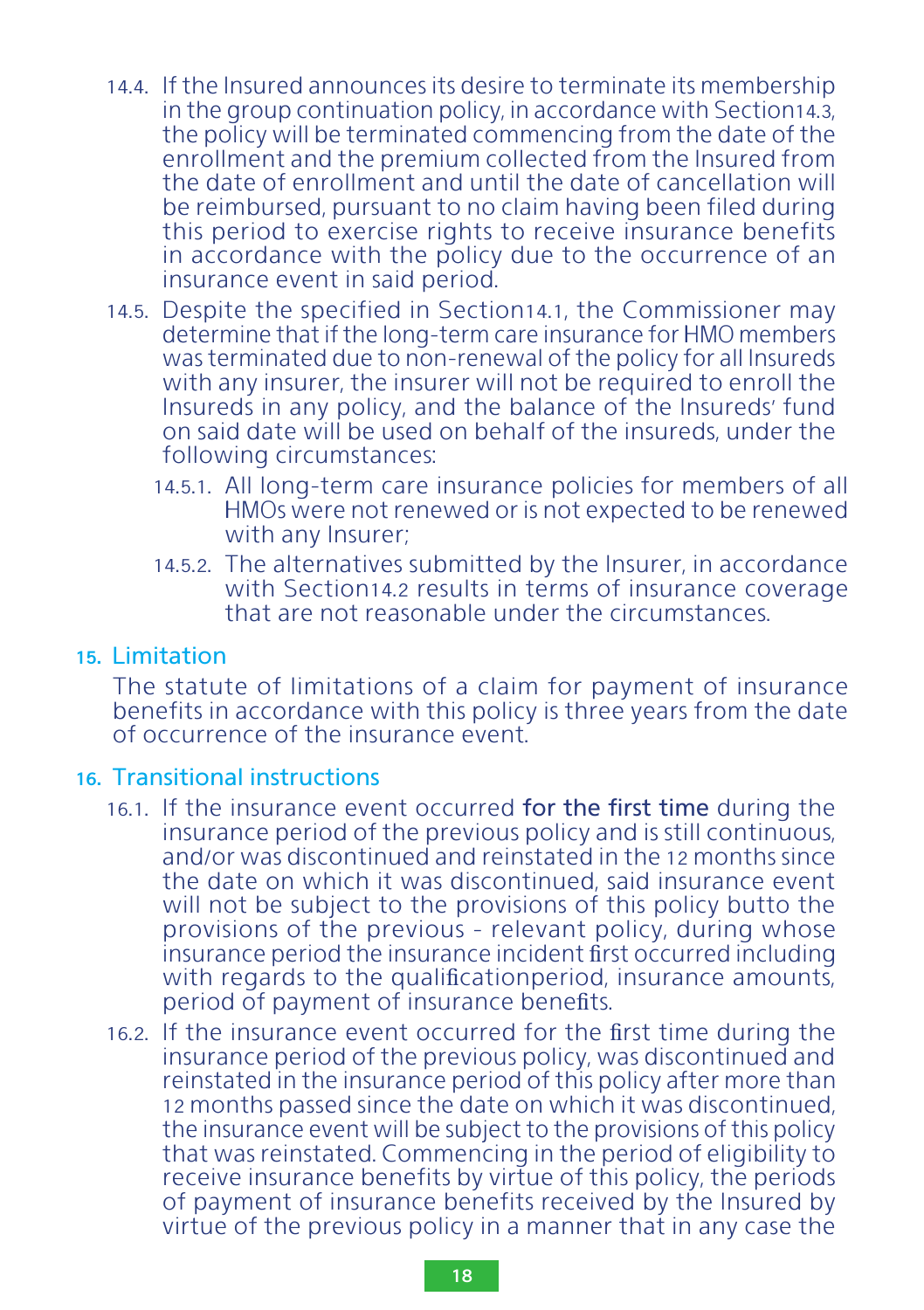total insurance benefits to which the Insured will be entitled by virtue of this policy accrued with the benefits period received under the previous policy will not exceed the maximum benefits period under this policy - 60 months.

#### 17. Clarification of medical disagreements

- 17.1. If a claim of an Insured for payment of insurance benefits is denied for medical and/or other reasons, a detailed notice will be issued by the Insurer that directs the Insured's attention to its right to file an appeal before the Appeals Committee within 60 days from the date of delivery of the notice...
- 17.2. The Insured will be entitled to be represented in the Appeals Committee hearings by a representative (medical or other) on its behalf and file medical documents and opinions as it deems necessary or as will be requested by the Committee.
- 17.3. The Appeals Committee will convene no later than 45 days from the date of receipt of the appeal, and its decision will be unanimous.
- 17.4. If differences of opinion arise among members of the Appeals Committee, a certified party in the relevant field to be appointed by the policyholder will be added to the Committee for the purpose of the discussion in dispute, by the policyholder, the expanded Appeals Committee as specified will again discuss the subject of dispute and reach a majority opinion. The specified in this section does not prevent the Insured from contacting other parties available to it in accordance with the law.

#### 18. Clarification of disputes regarding enrollment in the insurance

- 18.1. If the application of an insurance applicant to join the insurance is denied, the applicant will be entitled to contact the Appeals Committee within 60 days from the date on which it was notified and file an appeal of this denial.
- 18.2. The Appeals Committee for this purpose will be composed of a representative of the policy holder and a representative of the Insurer. The insurance applicant will present to the Committee its written explanations and can attach the opinions of his physicians.
- 18.3. If differences of opinion arise among members of the Appeals Committee, a certified party in the relevant field to be appointed by the policyholder will be added to the Committee for the purpose of the discussion in dispute, by the policyholder, the expanded Appeals Committee as specified will again discuss the subject of dispute and reach a majority opinion.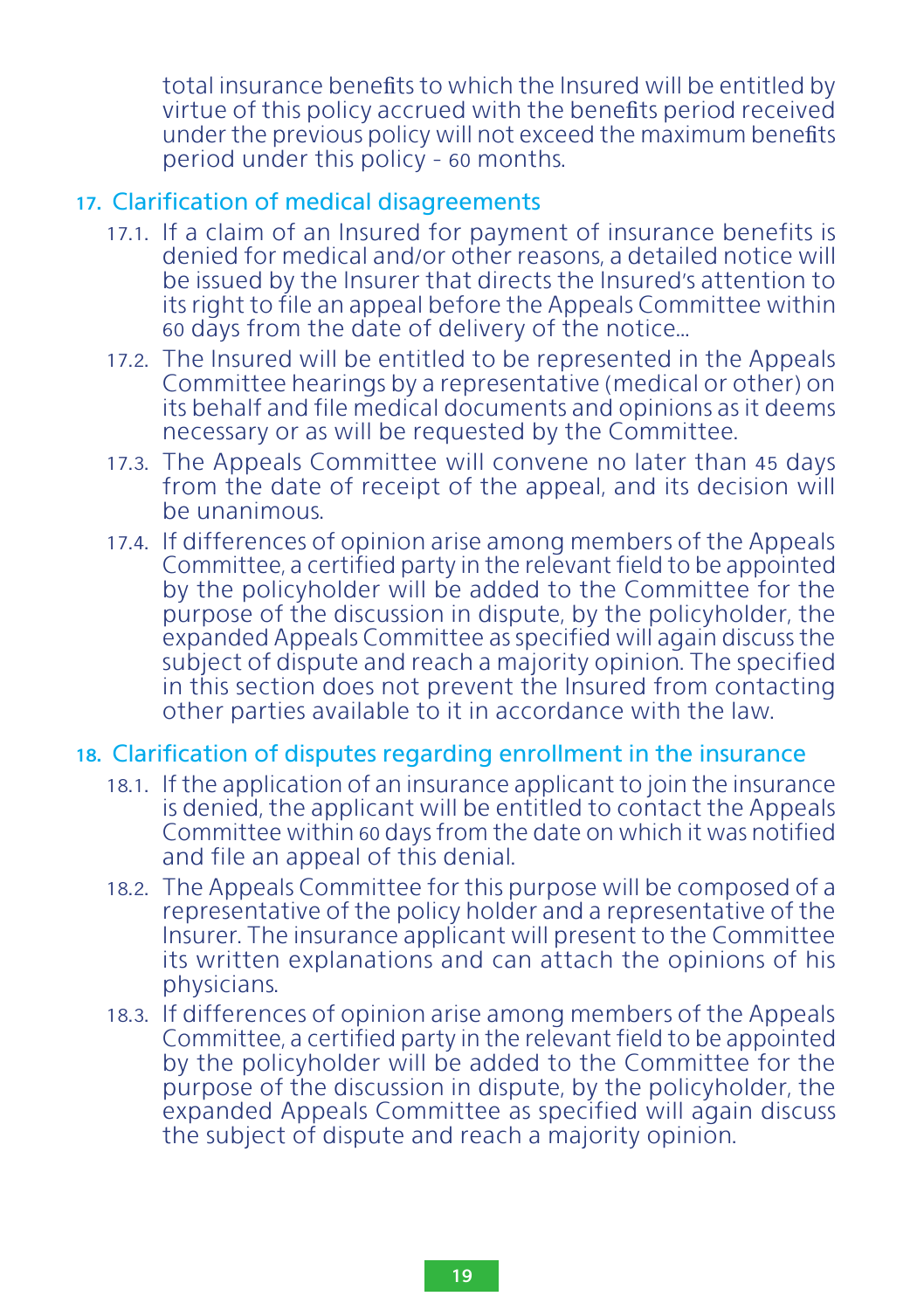#### 19. Applicability of the laws

- 19.1. This policy is subject to regulations.
- 19.2. Provisions of the Insurance Contract Law 5741-1981 will apply to this policy.

#### 20. Notices

All notices designated for the Insurer and all documents that must be delivered will be delivered to the Insurer in writing. Notices for the policyholder (Clalit Health Services) will be delivered in writing to the address of the Head Office. Notices designated for the Insured regarding its claim will be delivered in writing to the contact of the Insured as specified in the claims form.

#### 21. The Premium

- 21.1. Premiums will be paid on the first of every month in accordance with the date on which payments were set forth by the Insurer.
- 21.2. Any premiums that are not paid on time will have linkage differentials and interest added in accordance with that set forth in the Interest and Linkage Payments Ruling Law 5721- 1961 commencing on the date of occurrence of the arrears and until actual redemption of the premium to the Insurer.
- 21.3. The premium (amount of premium) in accordance with the specified in ״Due Disclosure".
- 21.4. The age of the Insured for the purpose of determining the premium and for the purpose of determining the age of first enrollment will be calculated in whole years based on the number of whole years that passed from the month of the Insured's birth.

#### 22. Waiver of payment of premium

An Insured who is entitled to receive insurance benefits in accordance with the terms of the policy will be exempt from payment of premiums for the period for which it is entitled to receive insurance benefits.

#### 23. Index-linked

- 23.1. The monthly insurance benefits specified in Section4 will be subject to linkage differentials as these are defined in the Interest and Linkage Law, from the Index known on 15.6.2016.
- 23.2. The monthly premiums specified will be subject to linkage differentials as these are defined in the Interest and Linkage Law, from the Index known on 15.6.2017.

#### 24. Change in the terms of the policy

If the Regulations are amended during the insurance period, the terms of the policy will be amended accordingly, and the Insurer will be entitled to change the premium, in accordance with the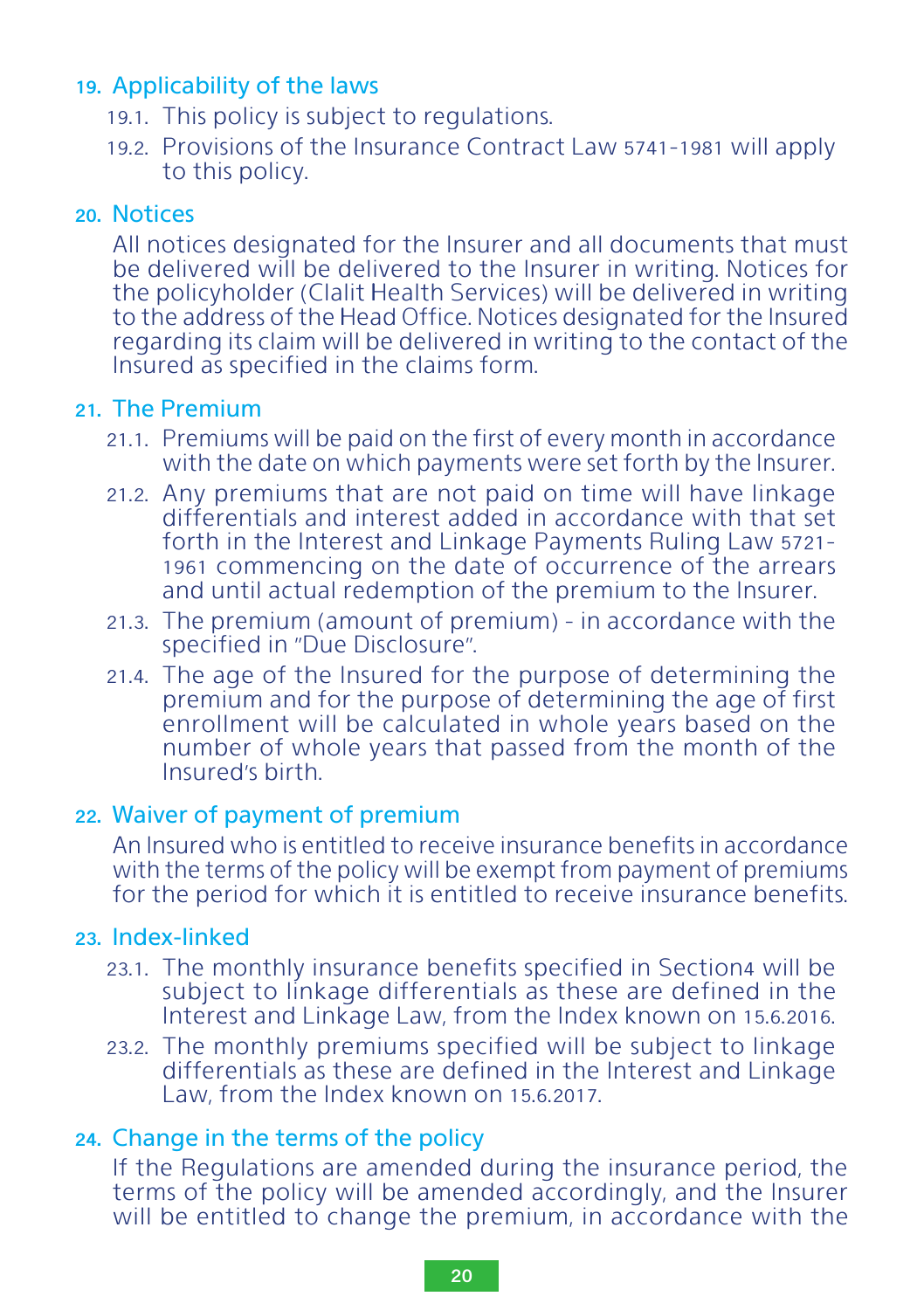agreement between the HMO whose members are insured in said policy and the Insurer or to terminate the policy, subject to the Commissioner's approval.

#### 25. Change in premium

In addition to the specified in Section24 above:

- 25.1. The Insurer will be entitled to change the premium subject to Commissioner approval but not before the end of the year in which the insurance period commences.
- 25.2. Clalit will be entitled to contact the Commissioner in conjunction with the Insurer with a request to change the premiums. Change in premium will be made subject to Commissioner's approval.

#### 26. Cancellation of policy by the Insured

- 26.1. By written notice to the Company at any time.
- 26.2. If the insurance was renewed or its conditions changed during the insurance period and no explicit consent of the Insured was required and the Insured informed the Company or Policyholder within 60 days following the renewal of the insurance or the date of the change, as the case may be, of the cancellation of insurance in which he is insured, the insurance will be canceled commencing on the date of renewal of insurance or on the date of the change, as the case may be, pursuant to no claim having filed to exercise rights under the policy due to an insurance incident that occurred during the said 60-day period.

#### 27. Cancellation of policy by the Insurer

- 27.1. If the policyholder and/or insured are failing to pay or did not regularly pay the premium. The cancellation will be carried out in accordance with the Insurance Contract Law 5741-1981 (״Insurance Contract Law").
- 27.2. If the Insured and/or policyholder concealed from the Company material fact the knowledge of which would have resulted in the Company not accepting the Insured into the insurance (in accordance with the Insurance Contract Law).
- 27.3. If the Insured's registration in Clalit is cancelled due to cancellation of his residency in Israel.
- 27.4. An Insured who exercised all of its rights in accordance with the policy.
- 27.5. With regards to a baby who was automatically added to this insurance – the policy will automatically be canceled on the first date on which payment of the premium begins in accordance with the terms of the policy, unless the parent and/or legal guardian of the baby granted consent to pay the premium and a method of payment was granted for this purpose, before the first date of mandatory payment of said premium.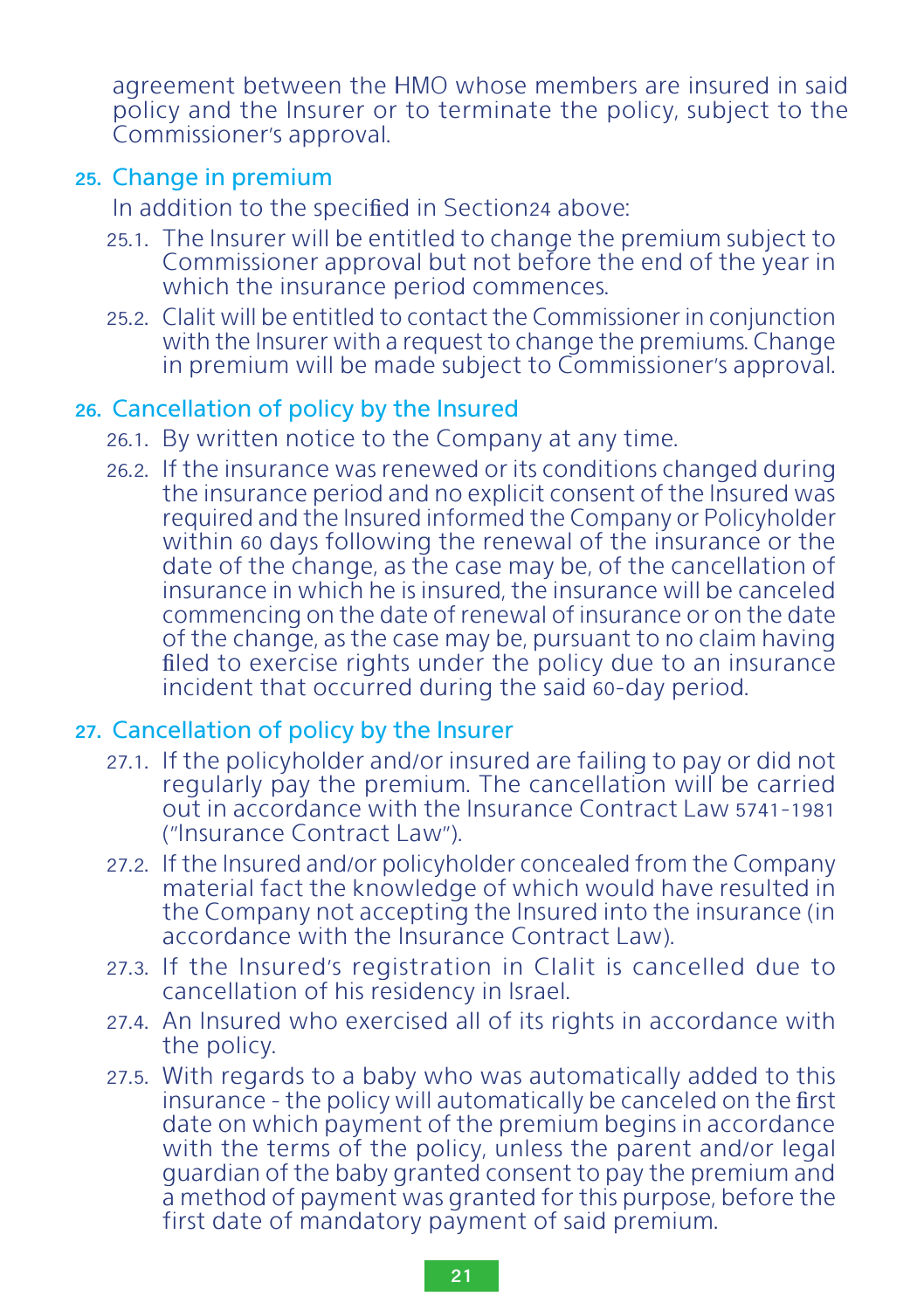#### 28. The provisions in accordance with the Control of Financial Services Regulations (Insurance) (Group Health Insurance) 5769-2009.

#### 28.1. Addition of an Insured:

- a. The Insured must, in accordance with the terms of the group health insurance policy, satisfy one of the following:
	- (1) To pay, on the insurance period start date, the premium, or any part thereof, including if collection occurs after said date, with the exception of withholding of the medical insurance premium from the salary in accordance with section 1d(c) of the Foreign Workers Law;
	- (2) To pay tax or any other payment for the group insurance policy; The Insurer will not enroll said applicant in the insurance without the expressed consent of the applicant, which will be documented and if the Insured is the child or partner of a member in the group of Insureds - the Insurer may enroll him after consent was given by said member to enroll his children or partner.
- b. Subsection (a) above will not apply to a group health insurance policy that will be renewed for another period with the same Insurer or with another Insurer, pursuant to satisfaction of the following conditions:
	- (1) The group policy will be valid for the group of Insureds for a minimum of three years prior to the date of renewal;
	- (2) The group policy will be renewed either under the same conditions or under different conditions, while maintaining insurance continuity for insurance coverage that will be valid up to the date of the renewal and that was included in the group policy after said date; for this purpose ״maintenance of insurance continuity" - maintaining continuity regardless of recurrence of a preexisting medical condition and without a qualification period.
- c. If the number of insureds in a group drops below 50, the group policy will not be renewed on the expiration date or at the end of the insurance period, whichever is earlier.

#### 28.2. Double Insurance

- a. The Company will be liable, severally, to the Insured for the full amount of the insurance benefit up to the cap set forth in the Group Policy, even if the Insured is entitled to coverage of expenses paid for an insurance incident even according to another health insurance policy either with said Insurer or with another Insurer.
- b. In policies for which insurance benefits are paid according to the rate of damage caused, the Insurers will bear the burden of the liability among themselves, based on the ratio between the insurance benefits cap pertaining to the insurance incident as set forth in the insurance policies.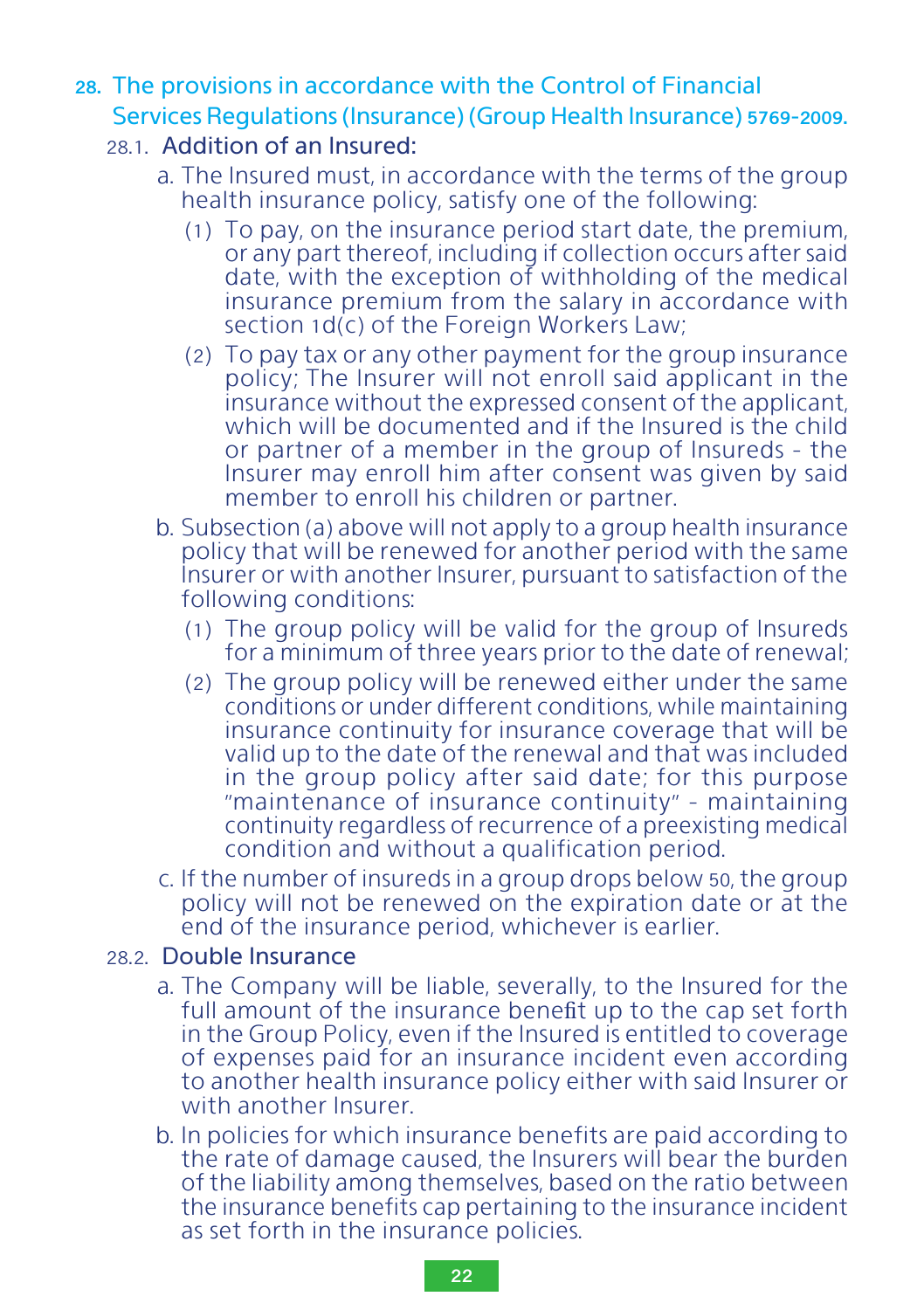#### 28.3. Issuing of documents to the Insured

- a. An Insurer will provide at the start of the insurance period, to every individual in the group of Insured, whether enrolled for the first time or on the date of renewal of the insurance for another period, a copy of the policy, the due disclosure form in accordance with the Commissioner's directives, an insurance details sheet, and other documents so ordered by the Commissioner;
	- (a1) Despite the specified in Section a above, if the group insurance is renewed for an additional period with said Insurer or if the insurance was extended for a period that does not exceed three months, during which negotiations are conducted between the Policyholder and the Insurer regarding renewal of insurance for another period, with no change in premium and other terms of insurance coverage, the Insurer will provide every member of the group of Insureds notice of insurance renewal only and will note-
		- (1)That the insurance period was extended and that no changes were made to the terms of insurance coverage;
		- (2)The possibility of the Insured receiving a copy of the policy documents;
		- (3)The Insured's option to review the policy documents while providing details on where this can be done.
- b. If the Insured is required to pay the premium or any part thereof, the Insurer will send the Insured, upon demand, a copy of the contract between the Insurer and the Policyholder within 30 days from the date of receipt of the Insured's request.
- c. If the Policyholder is required to pay the entire premium, the Insurer will send the Insured, upon demand, a copy of the contract between the Insurer and the Policyholder within 30 days from the date of receipt of the Insured's request, and yet the Insurer is entitled to not send the Insured provisions in said contract with regards to the amount of the premium, adjustment of the premium and profit sharing.

#### 28.4. Issuing of notices to the Insured

- a. If a change is made to the premium or terms of insurance coverage on the date of renewal of the group health insurance or during the insurance period (in this section - date of the start of the change), the Insurer will deliver to each member of the insured group who was insured there on the eve of the date of the change, up to 60 days before the date of the change, written notice that includes the details of said change.
	- (a1) If the policy ended and was not renewed, either with the same Insurer or with another Insurer, for all or some of the Insured, the Insurer will issue to each member in the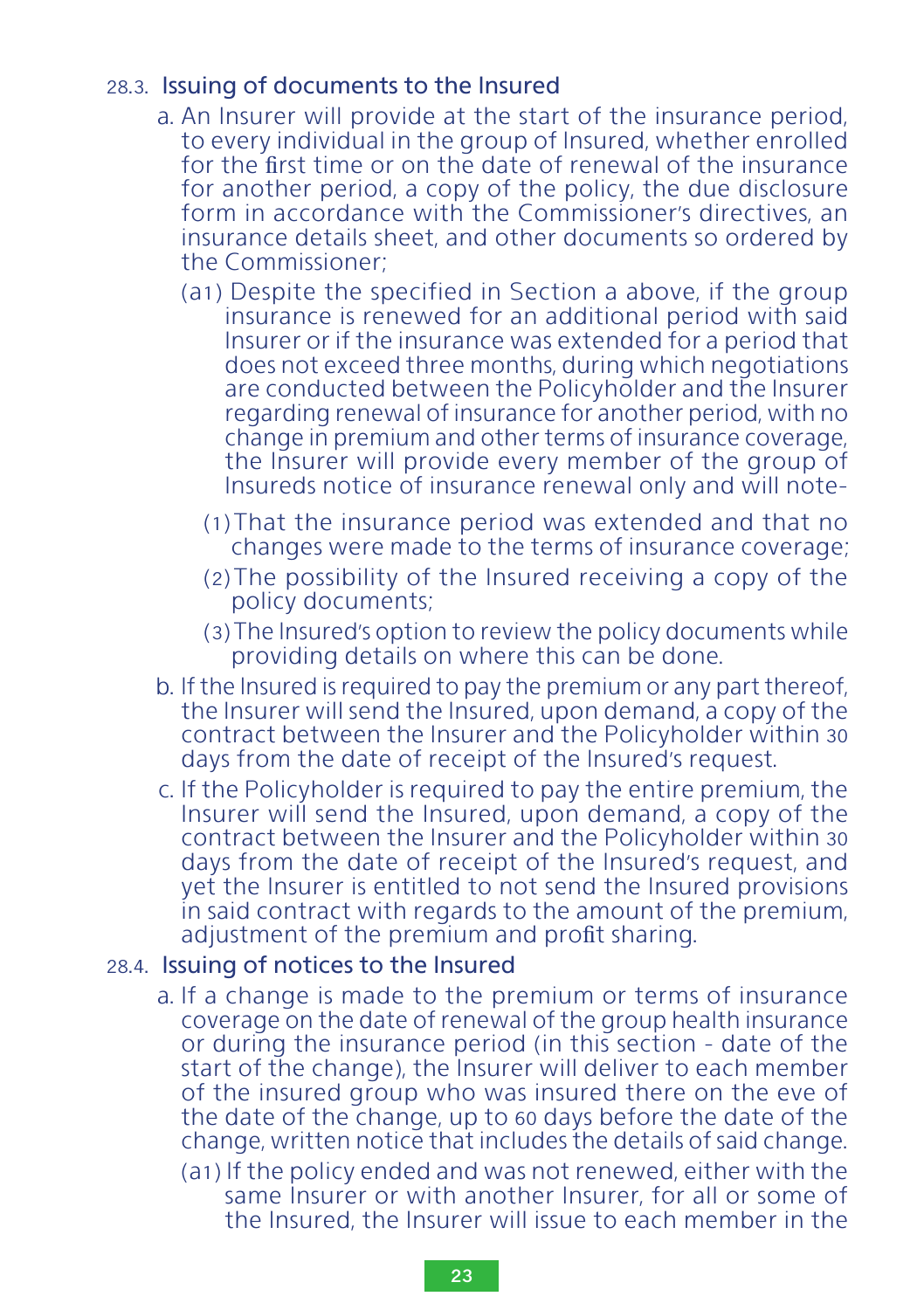group of insureds whose policy ended or was not renewed, as specified, no later than 30 days after the end of the insurance period, written notice regarding the cancellation of the insurance , and will specify the individual's right to continuity in an individual health insurance policy and the individual's right to reduced premiums, to the extent that each of these rights is relevant, and will specify in said notice any additional rights of the individual arising from the cancellation of the policy.

- (a2) If the affiliation between the Insured and the Policyholder is terminated as specified in Section 28.5 (b) below the Insurer will issue to each member of the group of Insureds within 30 days from the day on which he is informed of such cancellation or no later than 90 days after the cancellation of the said affiliation , a written notice regarding the cancellation of the insurance that includes details of the rights of the Insured according to the group policy.
- b. Commencing on the date of enrollment in the group health insurance, the Insured must pay premiums, the collection of which, according to the conditions of the policy, will occur after the said date, the Insurer will issue to the party paying the premium who is not the policyholder; written notice regarding the date on which collection of the premium commences; said notice will be issued to the party paying the premium during the three months that preceded said collection.

#### 28.5. Cancellation of insurance for a certain Insured

- a. If the insurance was renewed or its conditions changed during the insurance period and no explicit consent of the Insured was required and the Insured informed the Company or Policyholder within 60 days following the renewal of the insurance or the date of the change, as the case may be, of the cancellation of insurance in which he is insured, the insurance will be canceled commencing on the date of renewal of insurance or on the date of the change, as the case may be, pursuant to no claim having filed to exercise rights under the policy due to an insurance event that occurred during the said 60-day period.
- b. Despite the specified in Section 28.6 below, if the association between the Insured and the Policyholder is terminated as specified in Regulation 2, for which it engaged in a group health insurance policy, the insurance for said Insured will be canceled within 90 days from the date of cancellation of the association.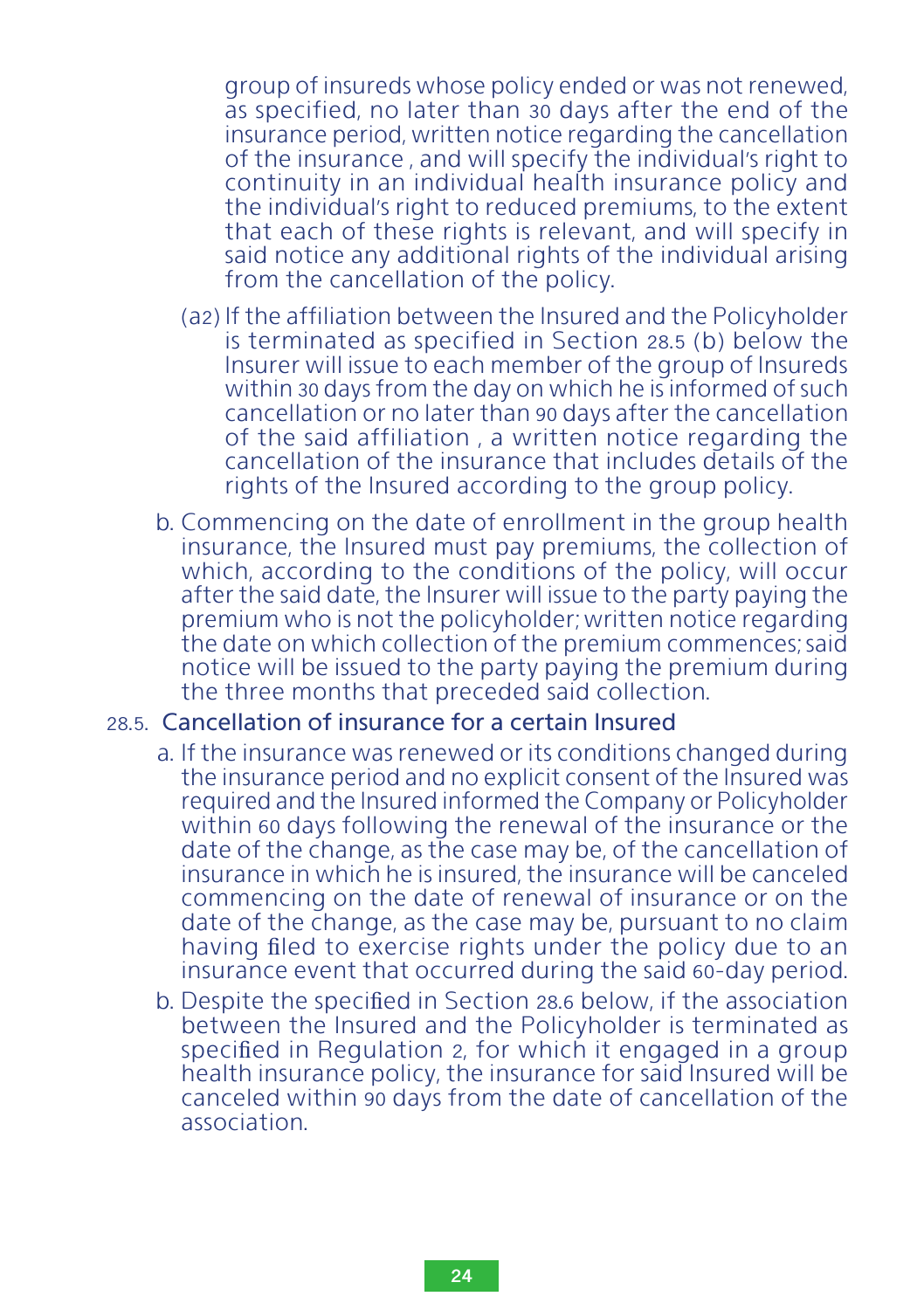#### 28.6. The Insurance period

The Group Health Insurance Policy will not expire for the Insured before the end of the insurance period, and all insurance coverages will apply until the end of the insurance period, if the Company received payment of premium for the Insured for said coverage.

#### 28.7. Policyholder Declaration

The policyholder hereby declares and undertakes that as a policyholder in the "Siudi Mushlam" policy for members of Clalit and their families, it will acts faithfully and diligently for the benefit of the policyholders only, and that it does not and will not have any benefit from being the policyholder.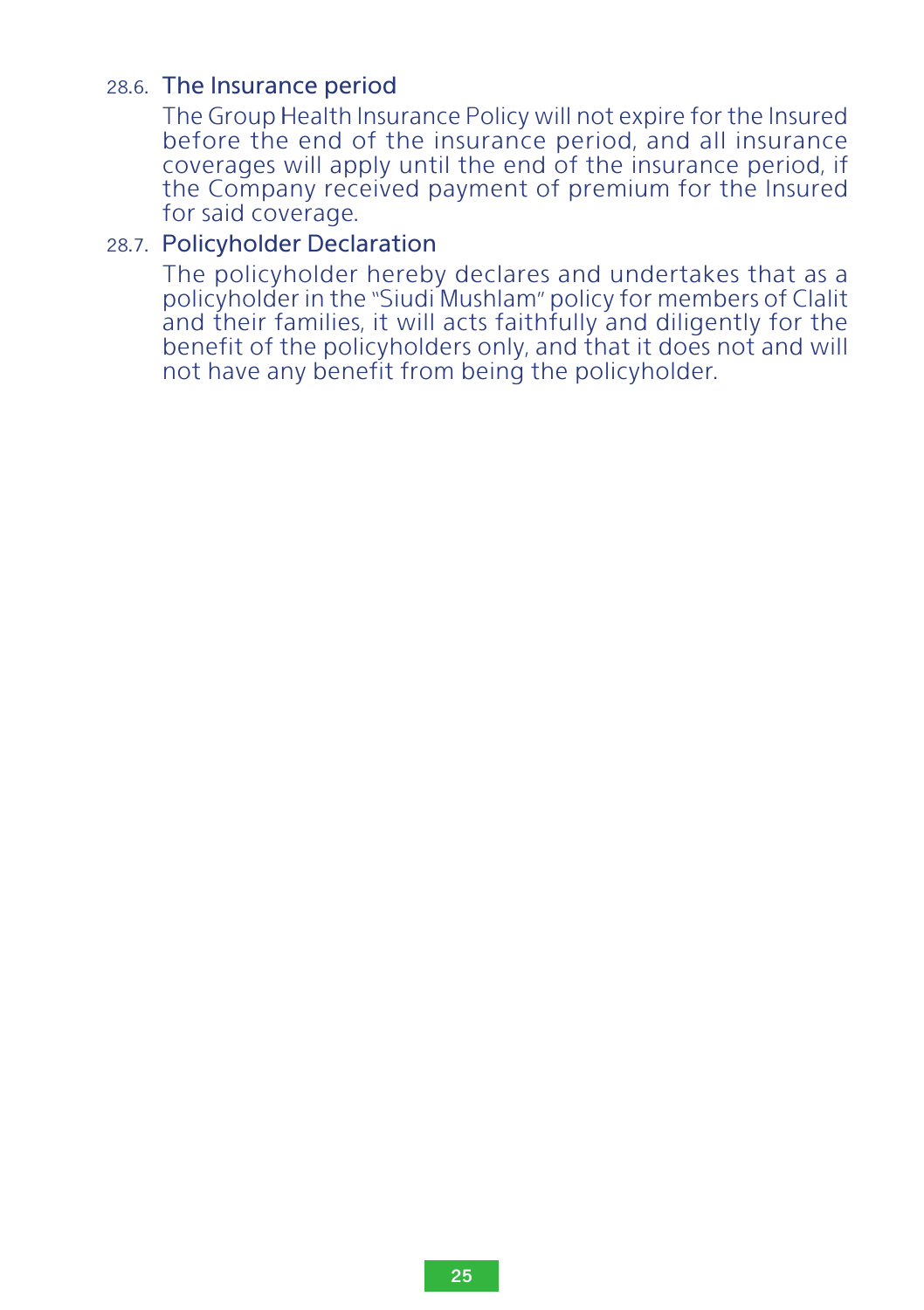## **Guidelines for submitting a claim for long - term care benefit**

Documents that must be issued to the Insurer during the claim:

- 1. Claim submission form and documents required thereof. The form can be downloaded from the Insurer's website, at www.harel-group.co.il at the nurses station at Clalit branches.
- 2. Medical documents relevant to the claim as well as any other document that may indicate your functional and/or cognitive state (such as decision from the National Insurance Institute). If the Insured is staying in an institution for a fee, we want to provide the insurance company with a copy of the first receipt for this payment that also specifies the date of payment (day month and year).
- 3. In order for us to handle the claim in an efficient and speedy manner, the Insured must send the Insurer all complete documents, in accordance with the aforementioned list.
- 4. The claim will only be approved if it is in compliance with the provisions of the policy.
- 5. All said documents mentioned above must be sent to: Dikla Insurance Company Ltd. Long-term Care Claims Department, BSR-2 Tower, 1 Ben Gurion Street, POB 903 Bnai Brak 5110802 or Fax: 03-7348597, or to email: tvsiud@dikla.co.il Telephone for inquiries: 1-800-551122 Claim management process:
- 1. Upon receipt of the documents, the Insurer will review the long-term care coverage in accordance with the terms of the policy.
- 2. Whenever necessary, at the Insurer's discretion, the Insurer will order medical material and information from the National Insurance Institute.
- 3. The Insured may be asked to undergo a functional / cognitive examination. The examination will be scheduled in advance.
- 4. When additional material is necessary, the Insurer will issue a request for the issuing of these documents.
- 5. Upon completion of the claims management process, written notice will be sent specifying the Insurer's decision.